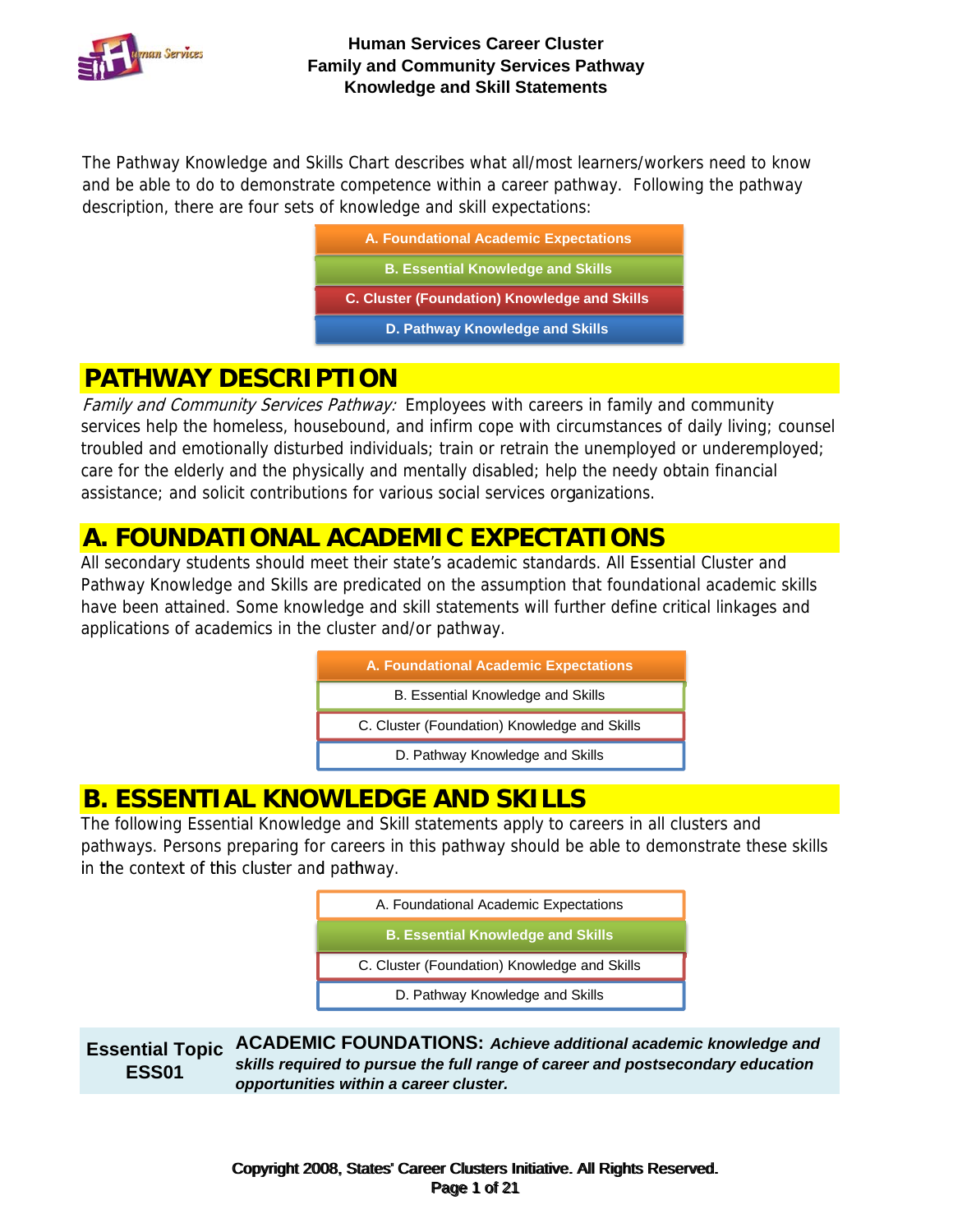

| <b>ESS01.01</b> | Complete required training, education, and certification to prepare<br>for employment in a particular career field.                                                                                                                                                |
|-----------------|--------------------------------------------------------------------------------------------------------------------------------------------------------------------------------------------------------------------------------------------------------------------|
| ESS01.01.01     | Identify training, education and certification requirements for occupational<br>choice.                                                                                                                                                                            |
| ESS01.01.02     | Participate in career-related training and/or degree programs.                                                                                                                                                                                                     |
| ESS01.01.03     | Pass certification tests to qualify for licensure and/or certification in chosen<br>occupational area.                                                                                                                                                             |
| <b>ESS01.02</b> | Demonstrate language arts knowledge and skills required to                                                                                                                                                                                                         |
|                 | pursue the full range of post-secondary education and career                                                                                                                                                                                                       |
|                 | opportunities.                                                                                                                                                                                                                                                     |
| ESS01.02.01     | Model behaviors that demonstrate active listening.                                                                                                                                                                                                                 |
| ESS01.02.02     | Adapt language for audience, purpose, situation. (i.e. diction/structure,<br>style).                                                                                                                                                                               |
| ESS01.02.03     | Organize oral and written information.                                                                                                                                                                                                                             |
| ESS01.02.04     | Compose focused copy for a variety of written documents such as<br>agendas, audio-visuals, bibliographies, drafts, forms/documents, notes, oral<br>presentations, reports, and technical terminology.                                                              |
| ESS01.02.05     | Edit copy to create focused written documents such as agendas, audio-<br>visuals, bibliographies, drafts, forms/documents, notes, oral presentations,<br>reports, and technical terminology.                                                                       |
| ESS01.02.06     | Comprehend key elements of oral and written information such as<br>cause/effect, comparisons/contrasts, conclusions, context, purpose,<br>charts/tables/graphs, evaluation/critiques, mood, persuasive text,<br>sequence, summaries, and technical subject matter. |
| ESS01.02.07     | Evaluate oral and written information for accuracy, adequacy/sufficiency,<br>appropriateness, clarity, conclusions/solutions, fact/opinion, propaganda,<br>relevancy, validity, and relationship of ideas.                                                         |
| ESS01.02.08     | Identify assumptions, purpose, outcomes/solutions, and propaganda<br>techniques.                                                                                                                                                                                   |
| ESS01.02.09     | Predict potential outcomes and/or solutions based on oral and written<br>information regarding trends.                                                                                                                                                             |
| ESS01.02.10     | Present formal and informal speeches including discussion, information<br>requests, interpretation, and persuasive arguments.                                                                                                                                      |
| <b>ESS01.03</b> | Demonstrate mathematics knowledge and skills required to pursue                                                                                                                                                                                                    |
|                 | the full range of post-secondary education and career                                                                                                                                                                                                              |
|                 | opportunities.                                                                                                                                                                                                                                                     |
| ESS01.03.01     | Identify whole numbers, decimals, and fractions.                                                                                                                                                                                                                   |
| ESS01.03.02     | Demonstrate knowledge of basic arithmetic operations such as addition,                                                                                                                                                                                             |
|                 | subtraction, multiplication, and division.                                                                                                                                                                                                                         |
| ESS01.03.03     | Demonstrate use of relational expressions such as equal to, not equal,<br>greater than, less than, etc.                                                                                                                                                            |
| ESS01.03.04     | Apply data and measurements to solve a problem.                                                                                                                                                                                                                    |
| ESS01.03.05     | Analyze Mathematical problem statements for missing and/or irrelevant<br>data.                                                                                                                                                                                     |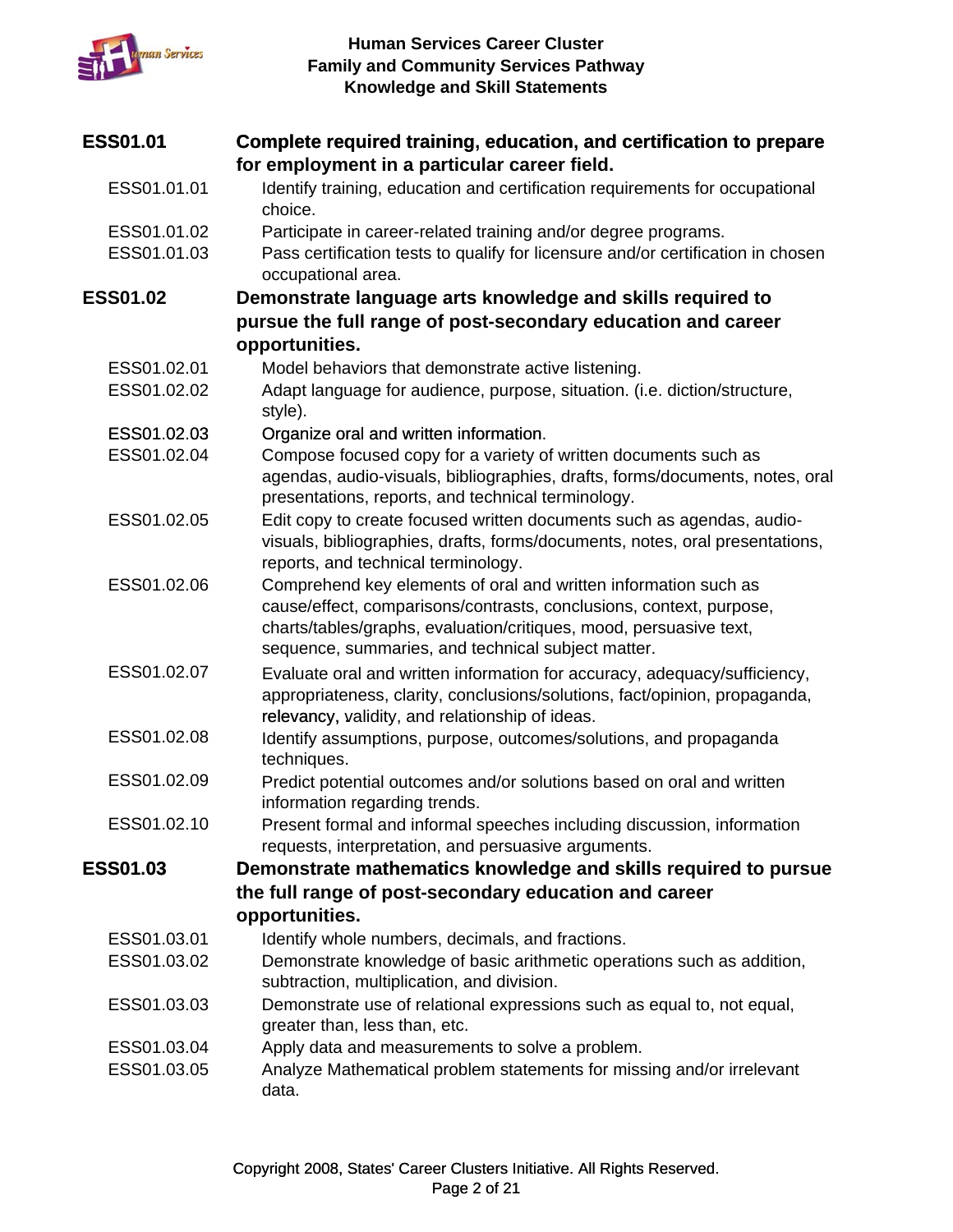

| ESS01.03.06<br>ESS01.03.07<br><b>ESS01.04</b> | Construct charts/tables/graphs from functions and data.<br>Analyze data when interpreting operational documents.<br>Demonstrate science knowledge and skills required to pursue the<br>full range of post-secondary and career education opportunities. |
|-----------------------------------------------|---------------------------------------------------------------------------------------------------------------------------------------------------------------------------------------------------------------------------------------------------------|
| ESS01.04.01                                   | Evaluate scientific constructs including conclusions, conflicting data,<br>controls, data, inferences, limitations, questions, sources of errors, and<br>variables.                                                                                     |
| ESS01.04.02                                   | Apply scientific methods in qualitative and quantitative analysis, data<br>gathering, direct and indirect observation, predictions, and problem<br>identification.                                                                                      |
| <b>Essential Topic</b><br><b>ESS02</b>        | <b>COMMUNICATIONS: Use oral and written communication skills in creating,</b><br>expressing and interpreting information and ideas including technical<br>terminology and information.                                                                  |
| <b>ESS02.01</b>                               | Select and employ appropriate reading and communication<br>strategies to learn and use technical concepts and vocabulary in<br>practice.                                                                                                                |
| ESS02.01.01                                   | Determine the most appropriate reading strategy for identifying the<br>overarching purpose of a text (i.e. skimming, reading for detail, reading for<br>meaning or critical analysis).                                                                  |
| ESS02.01.02                                   | Demonstrate use of content, technical concepts and vocabulary when<br>analyzing information and following directions.                                                                                                                                   |
| ESS02.01.03                                   | Select the reading strategy or strategies needed to fully comprehend the<br>content within a written document (i.e., skimming, reading for detail,<br>reading for meaning or critical analysis).                                                        |
| ESS02.01.04                                   | Interpret information, data, and observations to apply information learned<br>from reading to actual practice.                                                                                                                                          |
| ESS02.01.05                                   | Transcribe information, data, and observations to apply information learned<br>from reading to actual practice.                                                                                                                                         |
| ESS02.01.06                                   | Communicate information, data, and observations to apply information<br>learned from reading to actual practice.                                                                                                                                        |
| <b>ESS02.02</b>                               | Demonstrate use of the concepts, strategies, and systems for                                                                                                                                                                                            |
|                                               | obtaining and conveying ideas and information to enhance                                                                                                                                                                                                |
|                                               | communication in the workplace.                                                                                                                                                                                                                         |
| ESS02.02.01<br>ESS02.02.02                    | Employ verbal skills when obtaining and conveying information.<br>Record information needed to present a report on a given topic or problem.                                                                                                            |
| ESS02.02.03                                   | Write internal and external business correspondence that conveys and/or<br>obtains information effectively.                                                                                                                                             |
| ESS02.02.04<br>ESS02.02.05                    | Communicate with other employees to clarify workplace objectives.<br>Communicate effectively with customers and employees to foster positive<br>relationships.                                                                                          |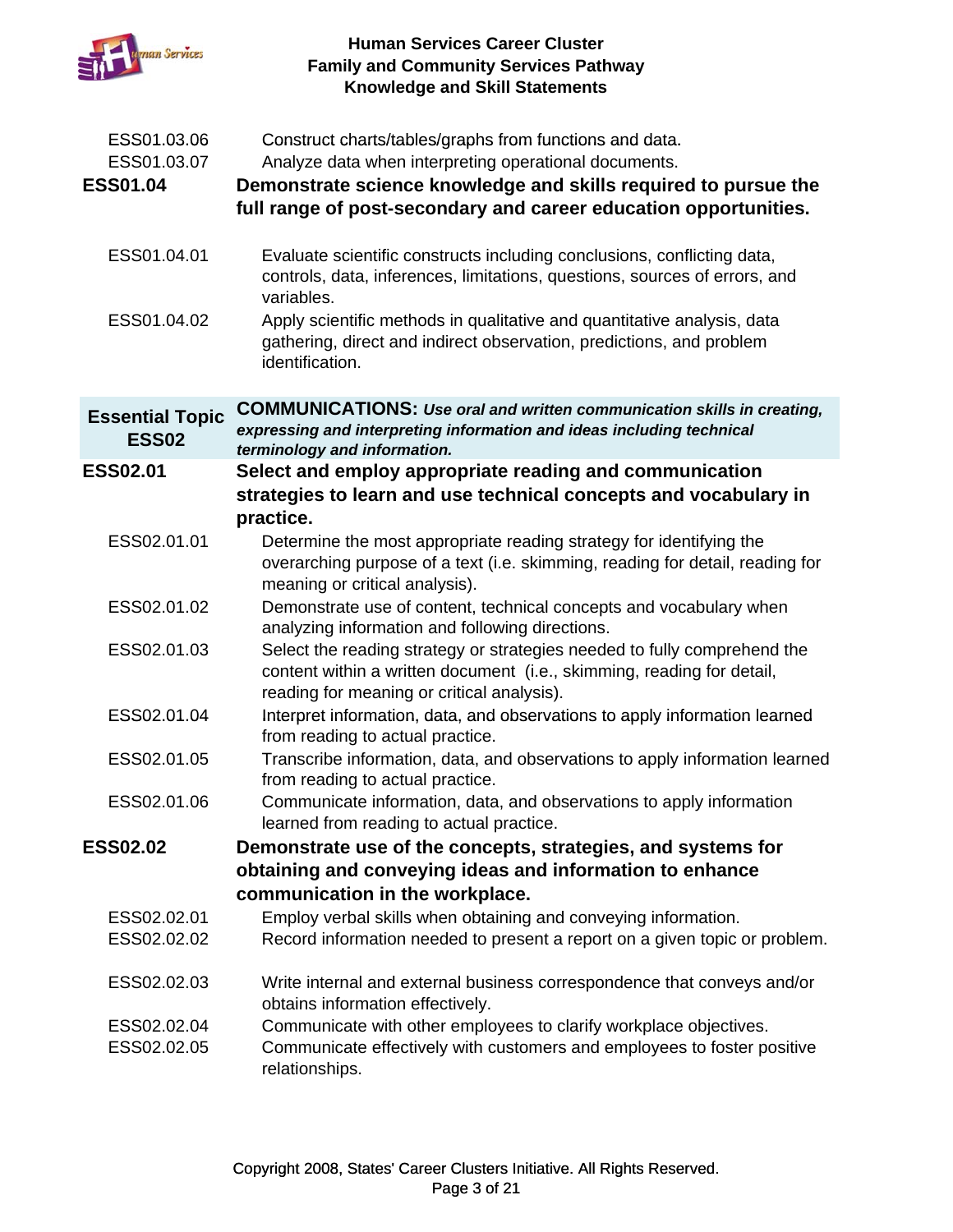

| <b>ESS02.03</b>            | Locate, organize and reference written information from various<br>sources to communicate with co-workers and clients/participants.        |
|----------------------------|--------------------------------------------------------------------------------------------------------------------------------------------|
| ESS02.03.01                | Locate written information used to communicate with co-workers and<br>customers.                                                           |
| ESS02.03.02<br>ESS02.03.03 | Organize information to use in written and oral communications.<br>Reference the sources of information.                                   |
| <b>ESS02.04</b>            | Evaluate and use information resources to accomplish specific                                                                              |
|                            | occupational tasks.                                                                                                                        |
| ESS02.04.01                | Use informational texts, Internet web sites, and/or technical materials to<br>review and apply information sources for occupational tasks. |
| ESS02.04.02                | Evaluate the reliability of information from informational texts, Internet Web<br>sites, and/or technical materials and resources.         |
| <b>ESS02.05</b>            | Use correct grammar, punctuation and terminology to write and                                                                              |
|                            | edit documents.                                                                                                                            |
| ESS02.05.01                | Compose multi-paragraph documents clearly, succinctly, and accurately.                                                                     |
| ESS02.05.02                | Use descriptions of audience and purpose when preparing and editing<br>written documents.                                                  |
| ESS02.05.03                | Use correct grammar, spelling, punctuation, and capitalization when<br>preparing written documents.                                        |
| <b>ESS02.06</b>            | Develop and deliver formal and informal presentations using                                                                                |
|                            | appropriate media to engage and inform audiences.                                                                                          |
| ESS02.06.01                | Prepare oral presentations to provide information for specific purposes and<br>audiences.                                                  |
| ESS02.06.02                | Identify support materials that will enhance an oral presentation.                                                                         |
| ESS02.06.03                | Prepare support materials that will enhance an oral presentation.                                                                          |
| ESS02.06.04                | Deliver an oral presentation that sustains listeners' attention and interest.                                                              |
| ESS02.06.05                | Align presentation strategies to the intended audience.                                                                                    |
| ESS02.06.06                | Implement multi-media strategies for presentations.                                                                                        |
| <b>ESS02.07</b>            | Interpret verbal and nonverbal cues/behaviors to enhance                                                                                   |
|                            | communication with co-workers and clients/participants.                                                                                    |
| ESS02.07.01                | Interpret verbal behaviors when communicating with clients and co-<br>workers.                                                             |
| ESS02.07.02                | Interpret nonverbal behaviors when communicating with clients and co-<br>workers.                                                          |
| <b>ESS02.08</b>            | Apply active listening skills to obtain and clarify information.                                                                           |
| ESS02.08.01                | Interpret a given verbal message/information.                                                                                              |
| ESS02.08.02                | Respond with restatement and clarification techniques to clarify information.                                                              |
| <b>ESS02.09</b>            | Develop and interpret tables, charts, and figures to support written<br>and oral communications.                                           |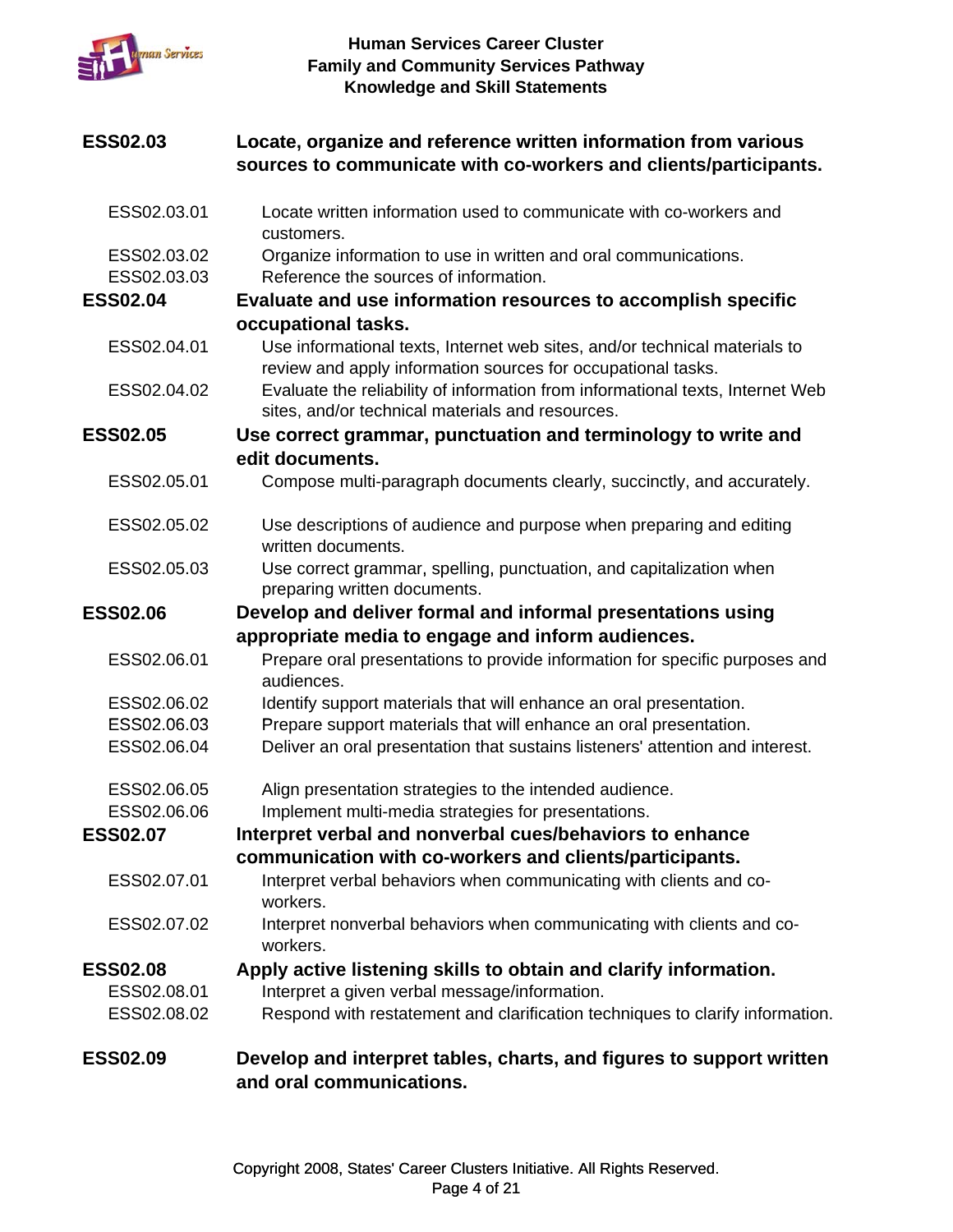

| ESS02.09.01                            | Create tables, charts, and figures to support written and oral<br>communications.                                                                                                                          |
|----------------------------------------|------------------------------------------------------------------------------------------------------------------------------------------------------------------------------------------------------------|
| ESS02.09.02                            | Interpret tables, charts, and figures used to support written and oral<br>communication.                                                                                                                   |
| <b>ESS02.10</b>                        | Listen to and speak with diverse individuals to enhance                                                                                                                                                    |
|                                        | communication skills.                                                                                                                                                                                      |
| ESS02.10.01                            | Apply factors and strategies for communicating with a diverse workforce.                                                                                                                                   |
| ESS02.10.02                            | Demonstrate ability to communicate and resolve conflicts within a diverse<br>workforce.                                                                                                                    |
| <b>ESS02.11</b>                        | Exhibit public relations skills to increase internal and external                                                                                                                                          |
|                                        | customer/client satisfaction.                                                                                                                                                                              |
| ESS02.11.01                            | Communicate effectively when developing positive customer/client<br>relationships.                                                                                                                         |
| <b>Essential Topic</b><br><b>ESS03</b> | PROBLEM-SOLVING AND CRITICAL THINKING: Solve problems using<br>critical thinking skills (analyze, synthesize, and evaluate) independently and in<br>teams. Solve problems using creativity and innovation. |
| <b>ESS03.01</b>                        | Employ critical thinking skills independently and in teams to solve<br>problems and make decisions (e.g., analyze, synthesize and                                                                          |
|                                        | evaluate).                                                                                                                                                                                                 |
| ESS03.01.01                            | Identify common tasks that require employees to use problem-solving skills.                                                                                                                                |
| ESS03.01.02                            | Analyze elements of a problem to develop creative solutions.                                                                                                                                               |
| ESS03.01.03                            | Describe the value of using problem-solving and critical thinking skills to<br>improve a situation or process.                                                                                             |
| ESS03.01.04                            | Create ideas, proposals, and solutions to problems.                                                                                                                                                        |
| ESS03.01.05                            | Evaluate ideas, proposals, and solutions to problems.                                                                                                                                                      |
| ESS03.01.06                            | Use structured problem-solving methods when developing proposals and<br>solutions.                                                                                                                         |
| ESS03.01.07                            | Generate new and creative ideas to solve problems by brainstorming<br>possible solutions.                                                                                                                  |
| ESS03.01.08                            | Critically analyze information to determine value to the problem-solving<br>task.                                                                                                                          |
| ESS03.01.09                            | Guide individuals through the process of recognizing concerns and making<br>informed decisions.                                                                                                            |
| ESS03.01.10                            | Identify alternatives using a variety of problem-solving and critical thinking<br>skills.                                                                                                                  |
| ESS03.01.11                            | Evaluate alternatives using a variety of problem-solving and critical thinking<br>skills.                                                                                                                  |
| <b>ESS03.02</b>                        | Employ critical thinking and interpersonal skills to resolve conflicts                                                                                                                                     |
|                                        | with staff and/or customers.                                                                                                                                                                               |
| ESS03.02.01                            | Analyze situations and behaviors that affect conflict management.                                                                                                                                          |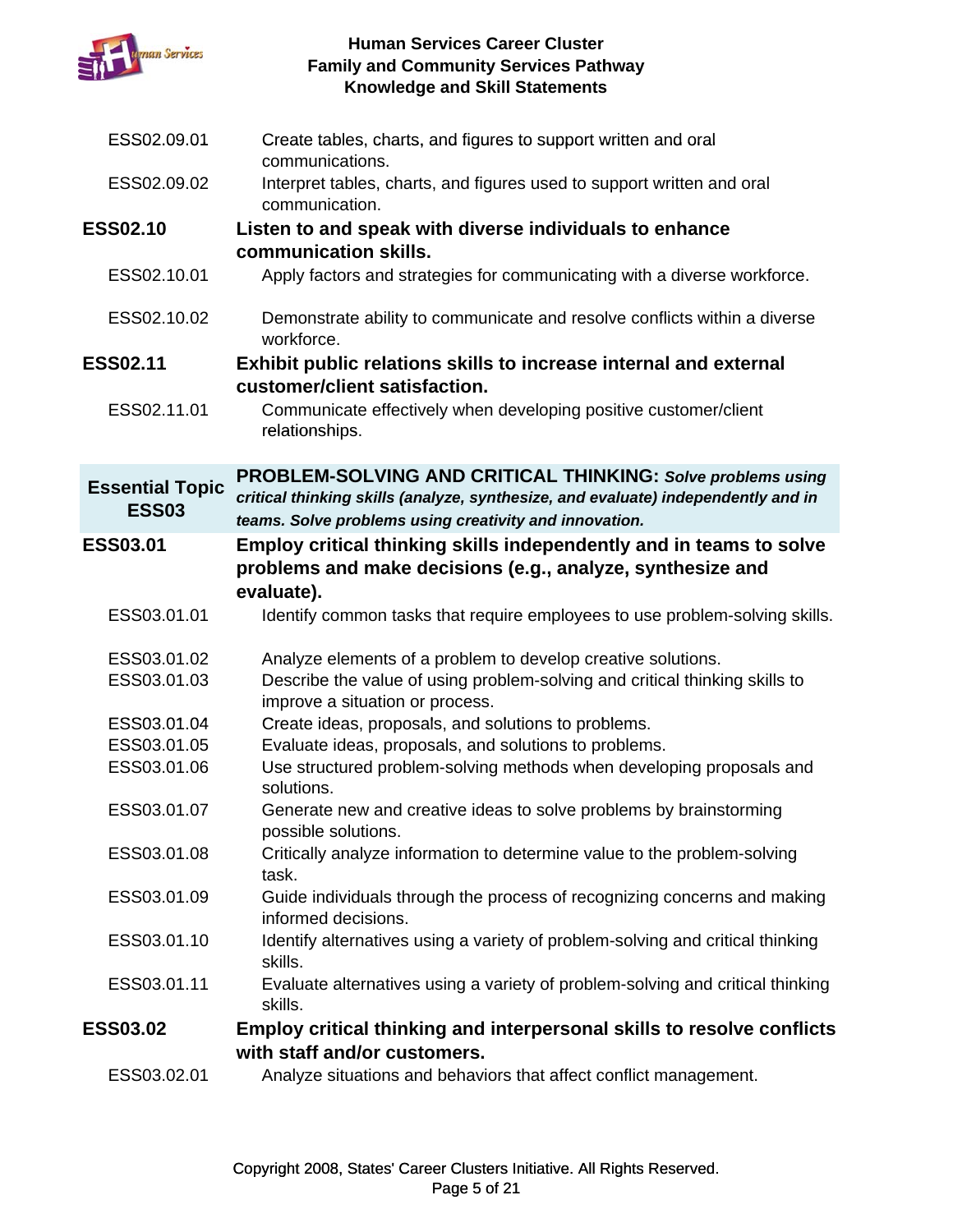

- ESS03.02.02 Determine best options/outcomes for conflict resolution using critical thinking skills.
- ESS03.02.03 Identify with others' feelings, needs, and concerns.
- ESS03.02.04 Implement stress management techniques.
- ESS03.02.05 Resolve conflicts with/for customers using conflict resolution skills.
- ESS03.02.06 Implement conflict resolution skills to address staff issues/problems.

**ESS03.03 Identify, write and monitor workplace performance goals to guide**  progress in assigned areas of responsibility and accountability.

- ESS03.03.01 Write realistic performance goals, objectives and action plans.
- ESS03.03.02 Monitor performance goals and adjust as necessary.
- ESS03.03.03 Recognize goal achievement using appropriate rewards in the workplace.
- ESS03.03.04 Communicate goal achievement with managers and co-workers.

# **ESS03.04 Conduct technical research to gather information necessary for decision-making.**

- ESS03.04.01 Align the information gathered to the needs of the audience.
- ESS03.04.02 Gather technical information and data using a variety of resources.
- ESS03.04.03 Analyze information and data for value to the research objectives.
- ESS03.04.04 Evaluate information and data to determine value to research objectives.

| <b>Essential Topic</b><br><b>ESS04</b> | <b>INFORMATION TECHNOLOGY APPLICATIONS: Use information</b><br>technology tools specific to the career cluster to access, manage, integrate, and<br>create information. |
|----------------------------------------|-------------------------------------------------------------------------------------------------------------------------------------------------------------------------|
| <b>ESS04.01</b>                        | Use Personal Information Management (PIM) applications to                                                                                                               |
|                                        | increase workplace efficiency.                                                                                                                                          |
| ESS04.01.01                            | Manage personal schedules and contact information.                                                                                                                      |
| ESS04.01.02                            | Create memos and notes.                                                                                                                                                 |
| <b>ESS04.02</b>                        | Employ technological tools to expedite workflow.                                                                                                                        |
| ESS04.02.01                            | Use information technology tools to manage and perform work<br>responsibilities.                                                                                        |
| <b>ESS04.03</b>                        | Operate electronic mail applications to communicate within a                                                                                                            |
|                                        | workplace.                                                                                                                                                              |
| ESS04.03.01                            | Use email to share files and documents.                                                                                                                                 |
| ESS04.03.02                            | Identify the functions and purpose of email systems.                                                                                                                    |
| ESS04.03.03                            | Use email to communicate within and across organizations.                                                                                                               |
| <b>ESS04.04</b>                        | Operate Internet applications to perform workplace tasks.                                                                                                               |
| ESS04.04.01                            | Access and navigate Internet (e.g., use a web browser).                                                                                                                 |
| ESS04.04.02                            | Search for information and resources.                                                                                                                                   |
| ESS04.04.03                            | Evaluate Internet resources for reliability and validity.                                                                                                               |
| <b>ESS04.05</b>                        | Operate writing and publishing applications to prepare business<br>communications.                                                                                      |
| ESS04.05.01                            | Prepare simple documents and other business communications.                                                                                                             |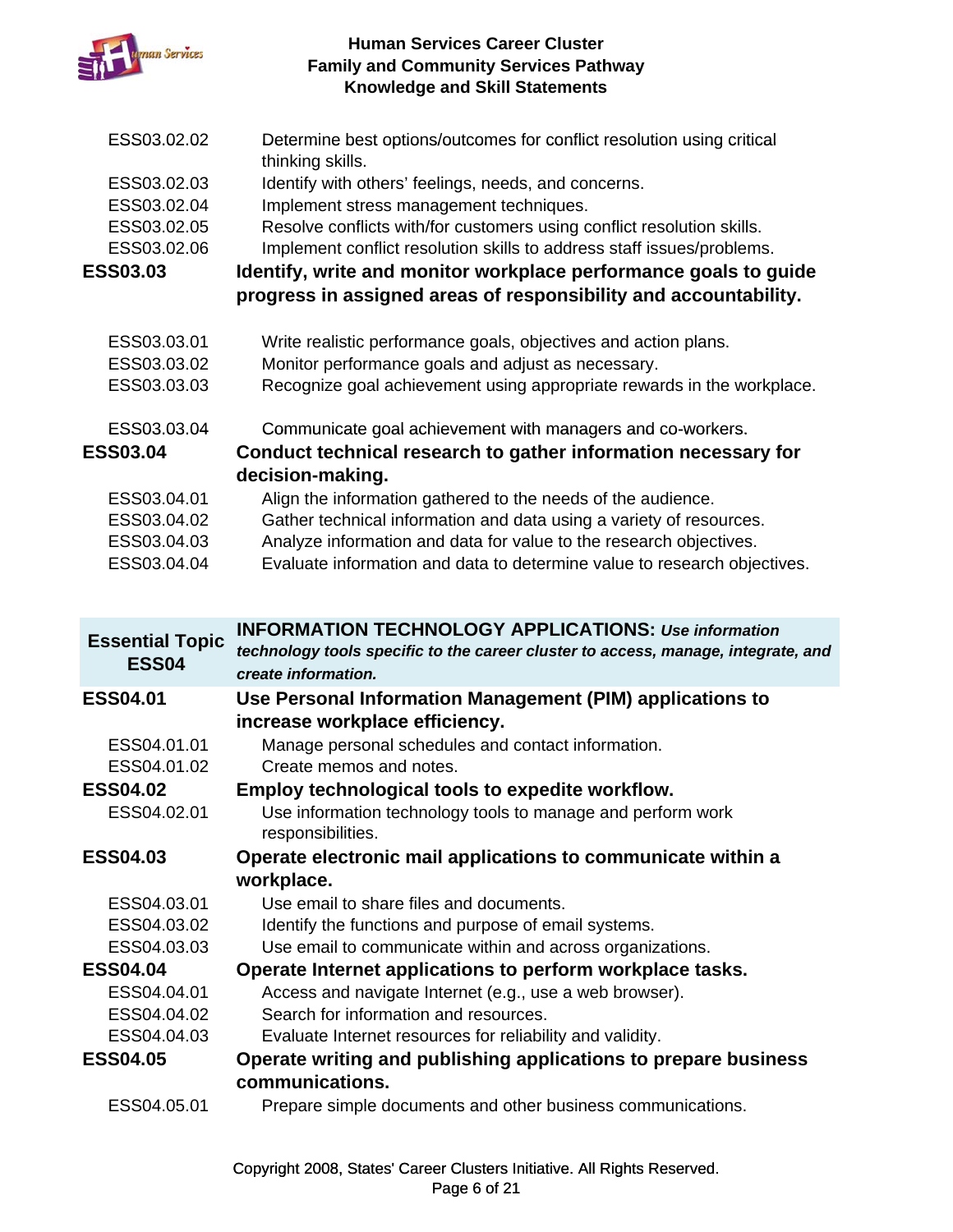

| ESS04.05.02                            | Prepare reports and other business communications by integrating graphics<br>and other non-text elements.                                                                                                                                                  |
|----------------------------------------|------------------------------------------------------------------------------------------------------------------------------------------------------------------------------------------------------------------------------------------------------------|
| ESS04.05.03                            | Prepare complex multi-media publications.                                                                                                                                                                                                                  |
| <b>ESS04.06</b>                        | Operate presentation applications to prepare presentations.                                                                                                                                                                                                |
| ESS04.06.01                            | Prepare presentations for training, sales and information sharing.                                                                                                                                                                                         |
| ESS04.06.02                            | Deliver presentations with supporting materials.                                                                                                                                                                                                           |
|                                        |                                                                                                                                                                                                                                                            |
| <b>ESS04.07</b>                        | Employ spreadsheet applications to organize and manipulate data.                                                                                                                                                                                           |
| ESS04.07.01                            | Create a spreadsheet.                                                                                                                                                                                                                                      |
| ESS04.07.02                            | Perform calculations and analyses on data using a spreadsheet.                                                                                                                                                                                             |
| <b>ESS04.08</b>                        | Employ database applications to manage data.                                                                                                                                                                                                               |
| ESS04.08.01                            | Manipulate data elements.                                                                                                                                                                                                                                  |
| ESS04.08.02                            | Manage interrelated data elements.                                                                                                                                                                                                                         |
| ESS04.08.03                            | Analyze interrelated data elements.                                                                                                                                                                                                                        |
| ESS04.08.04                            | Generate reports showing interrelated data elements.                                                                                                                                                                                                       |
| <b>ESS04.09</b>                        | Employ collaborative/groupware applications to facilitate group                                                                                                                                                                                            |
|                                        | work.                                                                                                                                                                                                                                                      |
| ESS04.09.01                            | Facilitate group work through management of shared schedule and contact<br>information.                                                                                                                                                                    |
| ESS04.09.02                            | Facilitate group work through management of shared files and online<br>information.                                                                                                                                                                        |
| ESS04.09.03                            | Facilitate group work through instant messaging or virtual meetings.                                                                                                                                                                                       |
| <b>ESS04.10</b>                        | Employ computer operations applications to manage work tasks.                                                                                                                                                                                              |
| ESS04.10.01                            | Manage computer operations.                                                                                                                                                                                                                                |
| ESS04.10.02                            | Manage file storage.                                                                                                                                                                                                                                       |
| ESS04.10.03                            | Compress or alter files.                                                                                                                                                                                                                                   |
| <b>ESS04.11</b>                        | Use computer-based equipment (containing embedded computers                                                                                                                                                                                                |
|                                        | or processors) to control devices.                                                                                                                                                                                                                         |
| ESS04.11.01                            | Operate computer driven equipment and machines.                                                                                                                                                                                                            |
| ESS04.11.02                            | Use installation and operation manuals.                                                                                                                                                                                                                    |
| ESS04.11.03                            | Troubleshoot computer driven equipment and machines.                                                                                                                                                                                                       |
| ESS04.11.04                            | Access support as needed to maintain operation of computer driven                                                                                                                                                                                          |
|                                        | equipment and machines.                                                                                                                                                                                                                                    |
|                                        | SYSTEMS: Understand roles within teams, work units, departments,                                                                                                                                                                                           |
| <b>Essential Topic</b><br><b>ESS05</b> | organizations, inter-organizational systems, and the larger environment.<br>Identify how key organizational systems affect organizational performance and<br>the quality of products and services. Understand global context of industries<br>and careers. |
| <b>ESS05.01</b>                        | Describe the nature and types of business organizations to build                                                                                                                                                                                           |
|                                        | an understanding of the scope of organizations.                                                                                                                                                                                                            |
| ESS05.01.01                            | List the types and functions of businesses.                                                                                                                                                                                                                |
|                                        |                                                                                                                                                                                                                                                            |
| ESS05.01.02                            | Describe the types and functions of businesses.                                                                                                                                                                                                            |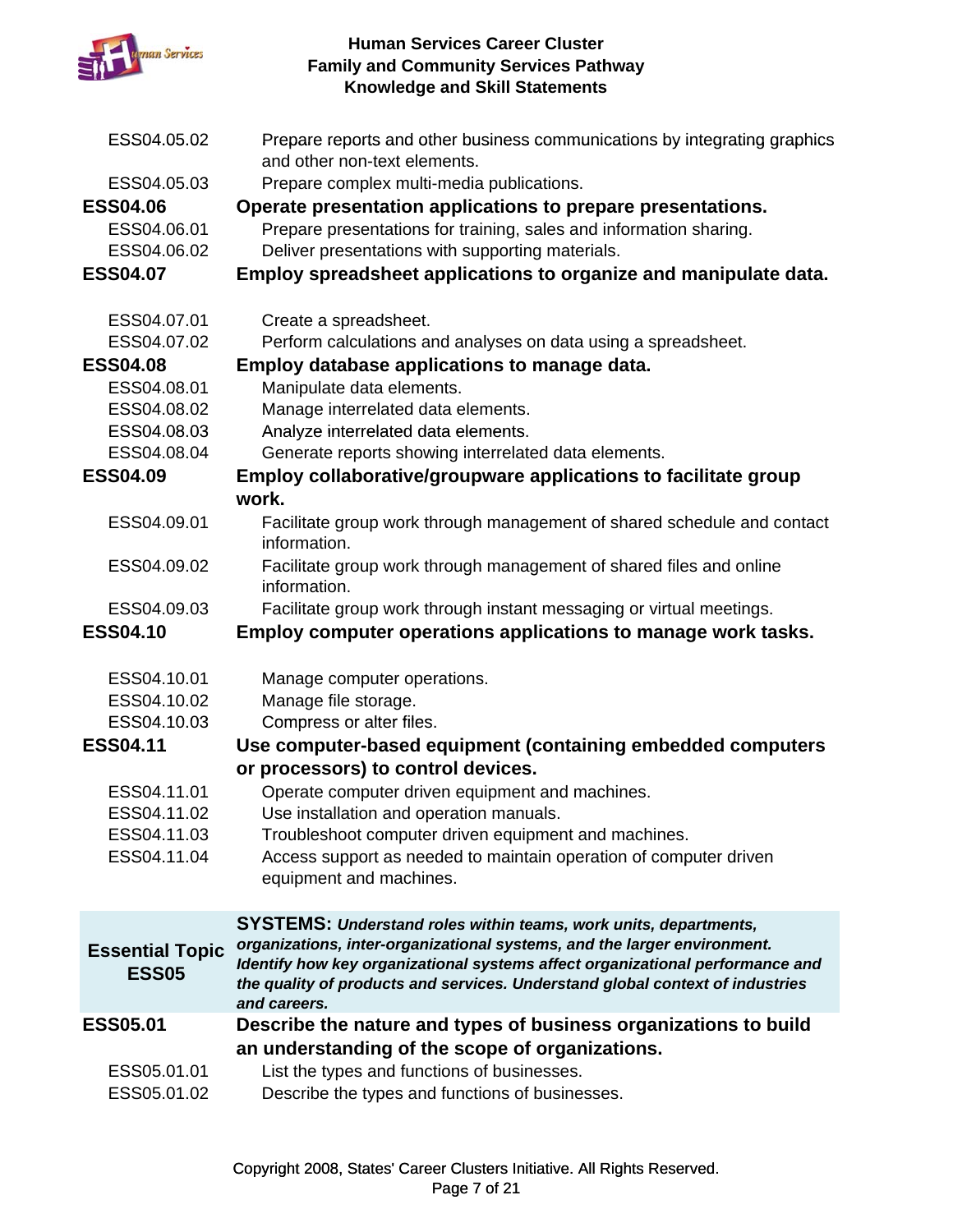

| ESS05.01.03                            | Explain the functions and interactions of common departments within a<br>business.                                                                                                                                                                                                    |
|----------------------------------------|---------------------------------------------------------------------------------------------------------------------------------------------------------------------------------------------------------------------------------------------------------------------------------------|
| <b>ESS05.02</b>                        | Implement quality control systems and practices to ensure quality                                                                                                                                                                                                                     |
|                                        | products and services.                                                                                                                                                                                                                                                                |
| ESS05.02.01                            | Describe quality control standards and practices common to the workplace.                                                                                                                                                                                                             |
|                                        | <b>SAFETY, HEALTH AND ENVIRONMENTAL: Understand the importance</b>                                                                                                                                                                                                                    |
| <b>Essential Topic</b><br><b>ESS06</b> | of health, safety, and environmental management systems in organizations and<br>their importance to organizational performance and regulatory compliance.<br>Follow organizational policies and procedures and contribute to continuous<br>improvement in performance and compliance. |
| <b>ESS06.01</b>                        | Implement personal and jobsite safety rules and regulations to                                                                                                                                                                                                                        |
|                                        | maintain safe and healthful working conditions and environments.                                                                                                                                                                                                                      |
|                                        |                                                                                                                                                                                                                                                                                       |
| ESS06.01.01<br>ESS06.01.02             | Assess workplace conditions with regard to safety and health.<br>Align safety issues with appropriate safety standards to ensure a safe<br>workplace/jobsite.                                                                                                                         |
| ESS06.01.03                            | Identify safety hazards common to workplaces.                                                                                                                                                                                                                                         |
| ESS06.01.04                            | Identify safety precautions to maintain a safe worksite.                                                                                                                                                                                                                              |
| ESS06.01.05                            | Select appropriate personal protective equipment as needed for a safe<br>workplace/jobsite.                                                                                                                                                                                           |
| ESS06.01.06                            | Inspect personal protective equipment commonly used for selected career<br>pathway.                                                                                                                                                                                                   |
| ESS06.01.07                            | Use personal protective equipment according to manufacturer rules and<br>regulations.                                                                                                                                                                                                 |
| ESS06.01.08                            | Employ a safety hierarchy and communication system within the<br>workplace/jobsite.                                                                                                                                                                                                   |
| ESS06.01.09                            | Implement safety precautions to maintain a safe worksite.                                                                                                                                                                                                                             |
| <b>ESS06.02</b>                        | Complete work tasks in accordance with employee rights and                                                                                                                                                                                                                            |
|                                        | responsibilities and employers obligations to maintain workplace<br>safety and health.                                                                                                                                                                                                |
| ESS06.02.01                            | Identify rules and laws designed to promote safety and health in the<br>workplace.                                                                                                                                                                                                    |
| ESS06.02.02                            | State the rationale of rules and laws designed to promote safety and health.                                                                                                                                                                                                          |
| <b>ESS06.03</b>                        | Employ emergency procedures as necessary to provide aid in                                                                                                                                                                                                                            |
|                                        | workplace accidents.                                                                                                                                                                                                                                                                  |
| ESS06.03.01                            | Use knowledge of First Aid procedures as necessary.                                                                                                                                                                                                                                   |
| ESS06.03.02                            | Use knowledge of CPR procedures as necessary.                                                                                                                                                                                                                                         |
| ESS06.03.03                            | Use safety equipment as necessary.                                                                                                                                                                                                                                                    |
| <b>ESS06.04</b>                        | Employ knowledge of response techniques to create a disaster                                                                                                                                                                                                                          |
|                                        | and/or emergency response plan.                                                                                                                                                                                                                                                       |
| ESS06.04.01                            | Complete an assessment of an emergency and/or disaster situation.                                                                                                                                                                                                                     |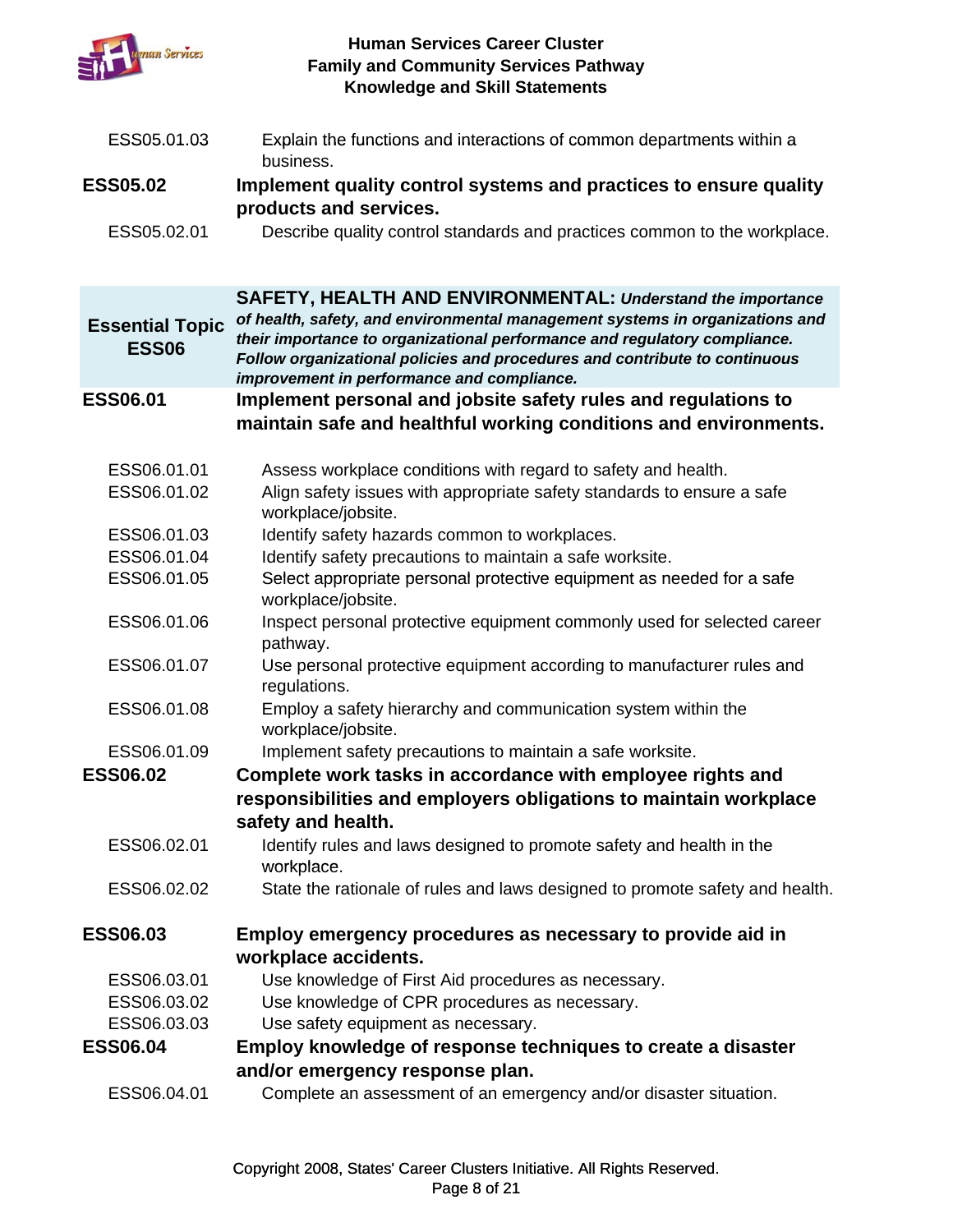

ESS06.04.02 Create an emergency and/or disaster plan. Create an emergency and/or disaster

| <b>Essential Topic</b><br><b>ESS07</b> | <b>LEADERSHIP AND TEAMWORK: Use leadership and teamwork skills in</b><br>collaborating with others to accomplish organizational goals and objectives.                                                                                                                            |
|----------------------------------------|----------------------------------------------------------------------------------------------------------------------------------------------------------------------------------------------------------------------------------------------------------------------------------|
| <b>ESS07.01</b>                        | Employ leadership skills to accomplish organizational goals and                                                                                                                                                                                                                  |
|                                        | objectives.                                                                                                                                                                                                                                                                      |
| ESS07.01.01                            | Analyze the various roles of leaders within organizations (e.g. contribute<br>ideas; share in building an organization; act as role models to employees<br>by adhering to company policies, procedures, and standards; promote the<br>organization's vision; and mentor others). |
| ESS07.01.02                            | Exhibit traits such as empowerment, risk, communication, focusing on<br>results, decision-making, problem solution, and investment in individuals<br>when leading a group in solving a problem.                                                                                  |
| ESS07.01.03                            | Exhibit traits such as compassion, service, listening, coaching, developing<br>others, team development, and understanding and appreciating others<br>when acting as a manager of others in the workplace.                                                                       |
| ESS07.01.04                            | Exhibit traits such as enthusiasm, creativity, conviction, mission, courage,<br>concept, focus, principle-centered living, and change when interacting with<br>others in general.                                                                                                |
| ESS07.01.05                            | Consider issues related to self, team, community, diversity, environment,<br>and global awareness when leading others.                                                                                                                                                           |
| ESS07.01.06                            | Exhibit traits such as innovation, intuition, adaptation, life-long learning and<br>coachability to develop leadership potential over time.                                                                                                                                      |
| ESS07.01.07                            | Analyze leadership in relation to trust, positive attitude, integrity, and<br>willingness to accept key responsibilities in a work situation.                                                                                                                                    |
| ESS07.01.08                            | Describe observations of outstanding leaders using effective management<br>styles.                                                                                                                                                                                               |
| ESS07.01.09                            | Participate in civic and community leadership and teamwork opportunities<br>to enhance skills.                                                                                                                                                                                   |
| <b>ESS07.02</b>                        | <b>Employ organizational and staff development skills to foster</b>                                                                                                                                                                                                              |
|                                        | positive working relationships and accomplish organizational                                                                                                                                                                                                                     |
|                                        | goals.                                                                                                                                                                                                                                                                           |
| ESS07.02.01                            | Implement organizational skills when facilitating others' work efforts.                                                                                                                                                                                                          |
| ESS07.02.02                            | Explain how to manage a staff that satisfies work demands while adhering<br>to budget constraints.                                                                                                                                                                               |
| ESS07.02.03                            | Describe how staff growth and development to increase productivity and<br>employee satisfaction.                                                                                                                                                                                 |
| ESS07.02.04                            | Organize team involvement within a group environment.                                                                                                                                                                                                                            |
| ESS07.02.05                            | Work with others to develop and gain commitment to team goals.                                                                                                                                                                                                                   |
| ESS07.02.06                            | Distribute responsibility and work load fairly.                                                                                                                                                                                                                                  |
| ESS07.02.07                            | Model leadership and teamwork qualities to aid in employee morale.                                                                                                                                                                                                               |
| ESS07.02.08                            | Identify best practices for successful team functioning.                                                                                                                                                                                                                         |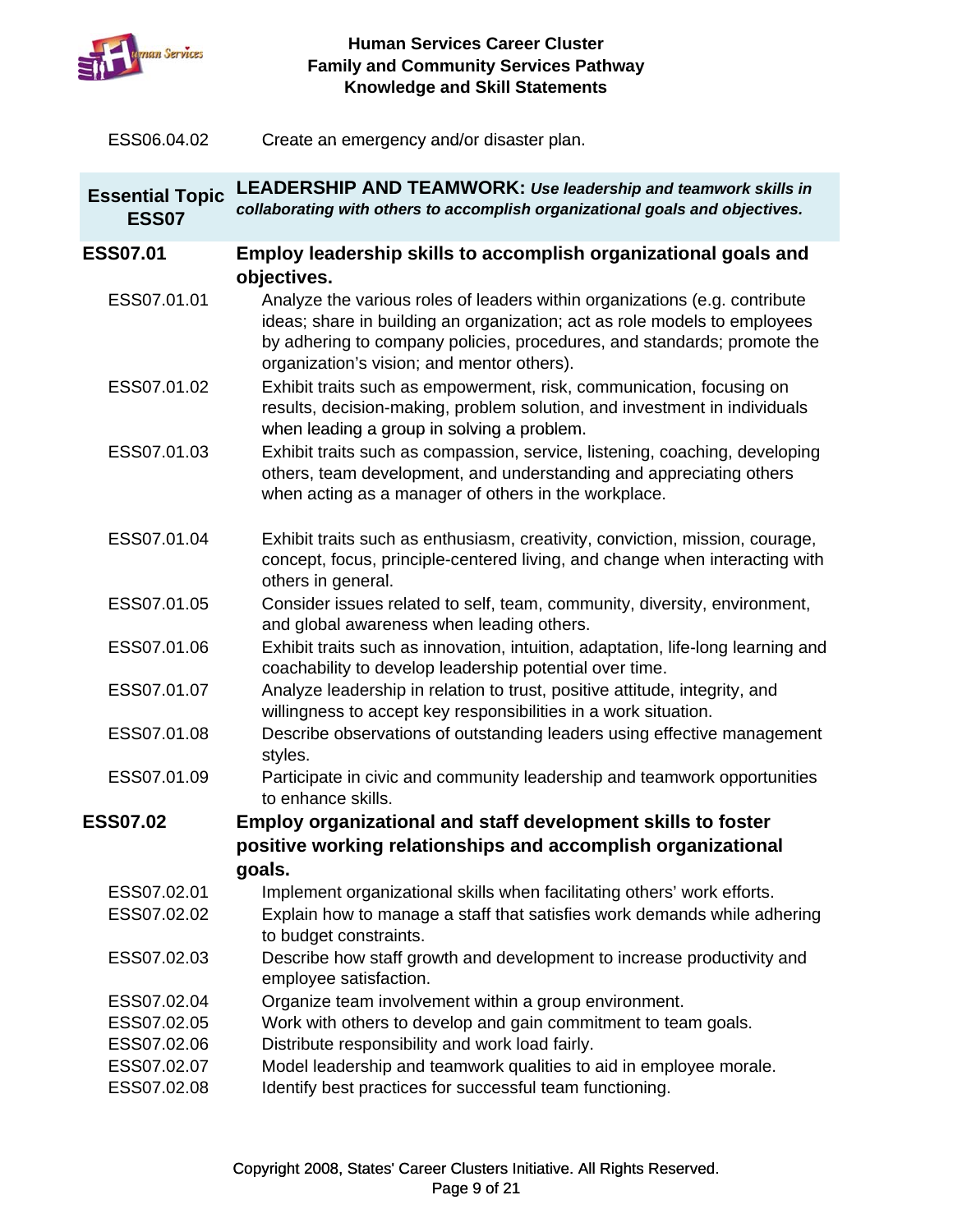

| ESS07.02.09<br><b>ESS07.03</b> | Explain best practices for successful team functioning.<br>Employ teamwork skills to achieve collective goals and use team                                                                  |
|--------------------------------|---------------------------------------------------------------------------------------------------------------------------------------------------------------------------------------------|
|                                | members' talents effectively.                                                                                                                                                               |
| ESS07.03.01                    | Work with others to achieve objectives in a timely manner.                                                                                                                                  |
| ESS07.03.02                    | Promote the full involvement and use of team members' individual talents<br>and skills.                                                                                                     |
| ESS07.03.03                    | Employ conflict-management skills to facilitate solutions.                                                                                                                                  |
| ESS07.03.04                    | Demonstrate teamwork skills through working cooperatively with co-<br>workers, supervisory staff, and others, both in and out of the organization,<br>to achieve particular tasks.          |
| ESS07.03.05                    | Demonstrate teamwork processes that provide team building, consensus,<br>continuous improvement, respect for the opinions of others, cooperation,<br>adaptability, and conflict resolution. |
| ESS07.03.06                    | Develop plans to improve team performance.                                                                                                                                                  |
| ESS07.03.07                    | Demonstrate commitment to and a positive attitude toward team goals.                                                                                                                        |
| ESS07.03.08                    | Take responsibility for shared group and individual work tasks.                                                                                                                             |
| ESS07.03.09                    | Assist team members in completing their work.                                                                                                                                               |
| ESS07.03.10                    | Adapt effectively to changes in projects and work activities.                                                                                                                               |
| ESS07.03.11                    | Negotiate effectively to arrive at decisions.                                                                                                                                               |
| <b>ESS07.04</b>                | Establish and maintain effective working relationships with all                                                                                                                             |
|                                | levels of personnel and other departments in order to accomplish                                                                                                                            |
|                                | objectives and tasks.                                                                                                                                                                       |
| ESS07.04.01                    | Build effective working relationships using interpersonal skills.                                                                                                                           |
| ESS07.04.02                    | Use positive interpersonal skills to work cooperatively with co-workers                                                                                                                     |
|                                | representing different cultures, genders and backgrounds.                                                                                                                                   |
| ESS07.04.03                    | Manage personal skills to accomplish assignments.                                                                                                                                           |
| ESS07.04.04                    | Treat people with respect.                                                                                                                                                                  |
| ESS07.04.05                    | Provide constructive praise and criticism.                                                                                                                                                  |
| ESS07.04.06                    | Demonstrate sensitivity to and value for diversity.                                                                                                                                         |
| ESS07.04.07                    | Manage stress and control emotions.                                                                                                                                                         |
| <b>ESS07.05</b>                | Conduct and participate in meetings to accomplish work tasks.                                                                                                                               |
| ESS07.05.01                    | Develop meeting goals, objectives and agenda.                                                                                                                                               |
| ESS07.05.02                    | Assign responsibilities for preparing materials and leading discussions.                                                                                                                    |
| ESS07.05.03                    | Prepare materials for leading discussion.                                                                                                                                                   |
| ESS07.05.04                    | Assemble and distribute meeting materials.                                                                                                                                                  |
| ESS07.05.05                    | Conduct meeting to achieve objectives within scheduled time.                                                                                                                                |
| ESS07.05.06                    | Demonstrate effective communication skills in meetings.                                                                                                                                     |
| ESS07.05.07                    | Produce meeting minutes including decisions and next steps.                                                                                                                                 |
| ESS07.05.08                    | Use parliamentary procedure, as needed, to conduct meetings.                                                                                                                                |
| <b>ESS07.06</b>                | Employ mentoring skills to inspire and teach others.                                                                                                                                        |
| ESS07.06.01                    | Use motivational techniques to enhance performance in others.                                                                                                                               |
| ESS07.06.02                    | Provide guidance to enhance performance in others.                                                                                                                                          |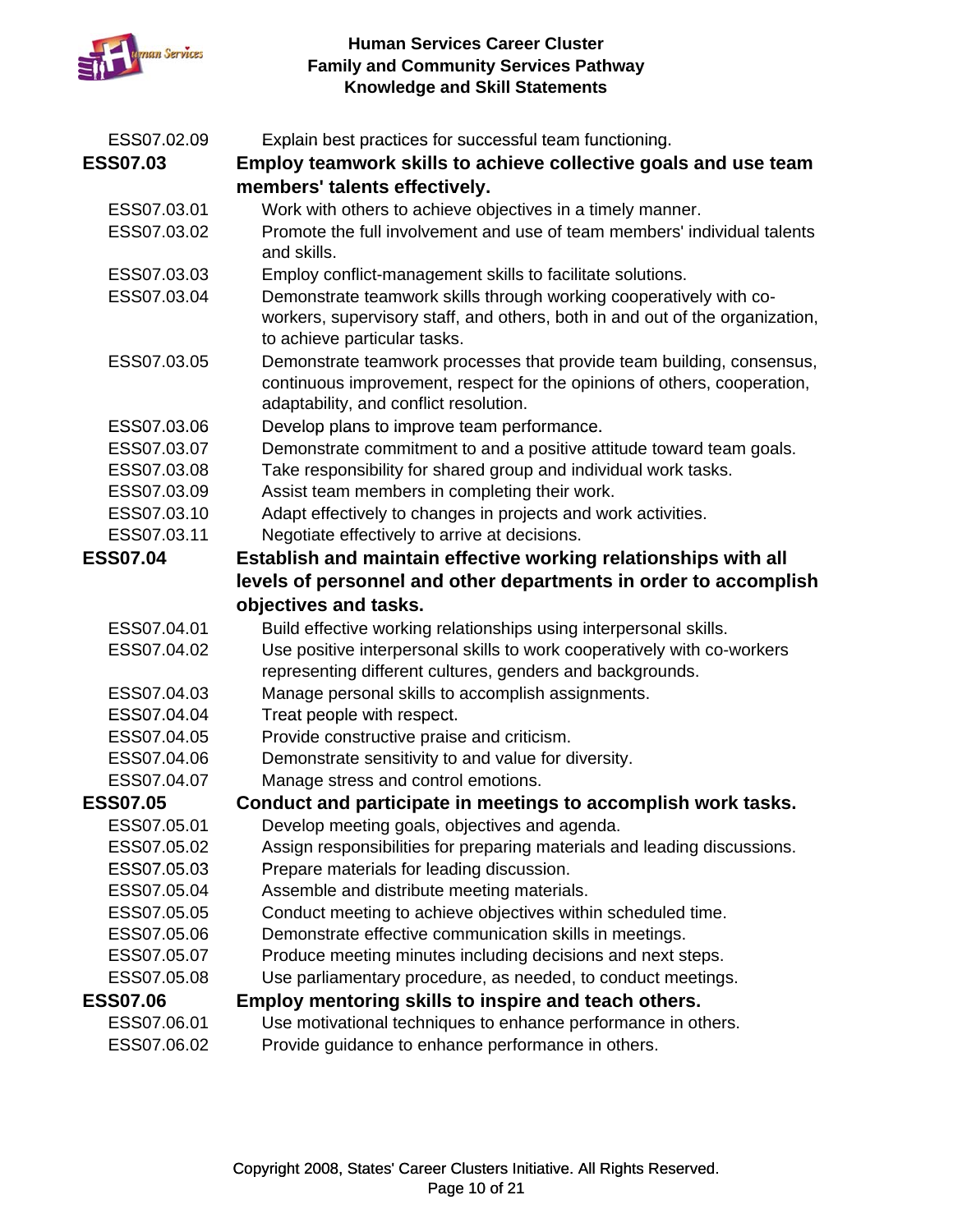

| <b>ESS08</b>                           | Essential Topic ETHICS AND LEGAL RESPONSIBILITIES: Know and understand the<br>importance of professional ethics and legal responsibilities.                                                                                     |
|----------------------------------------|---------------------------------------------------------------------------------------------------------------------------------------------------------------------------------------------------------------------------------|
| <b>ESS08.01</b>                        | Apply ethical reasoning to a variety of workplace situations in<br>order to make ethical decisions.                                                                                                                             |
| ESS08.01.01                            | Evaluate alternative responses to workplace situations based on legal<br>responsibilities and employer policies.                                                                                                                |
| ESS08.01.02                            | Evaluate alternative responses to workplace situations based on personal<br>or professional ethical responsibilities.                                                                                                           |
| ESS08.01.03                            | Identify personal and long-term workplace consequences of unethical or<br>illegal behaviors.                                                                                                                                    |
| ESS08.01.04                            | Explain personal and long-term workplace consequences of unethical or<br>illegal behaviors.                                                                                                                                     |
| ESS08.01.05                            | Determine the most appropriate response to workplace situations based on<br>legal and ethical considerations.                                                                                                                   |
| ESS08.01.06                            | Explain the most appropriate response to workplace situations based on<br>legal and ethical considerations.                                                                                                                     |
| <b>ESS08.02</b>                        | Interpret and explain written organizational policies and<br>procedures to help employees perform their jobs according to<br>employer rules and expectations.                                                                   |
| ESS08.02.01                            | Locate information on organizational policies in handbooks and manuals.                                                                                                                                                         |
| ESS08.02.02                            | Discuss how specific organizational policies and procedures influence a<br>specific work situation.                                                                                                                             |
| <b>Essential Topic</b><br><b>ESS09</b> | <b>EMPLOYABILITY AND CAREER DEVELOPMENT: Know and</b><br>understand the importance of employability skills. Explore, plan, and effectively<br>manage careers. Know and understand the importance of entrepreneurship<br>skills. |
| <b>ESS09.01</b>                        | Identify and demonstrate positive work behaviors and personal<br>qualities needed to be employable.                                                                                                                             |
| ESS09.01.01                            | Demonstrate self-discipline, self-worth, positive attitude, and integrity in a<br>work situation                                                                                                                                |
| ESS09.01.02                            | Demonstrate flexibility and willingness to learn new knowledge and skills.                                                                                                                                                      |
| ESS09.01.03<br>ESS09.01.04             | Exhibit commitment to the organization.<br>Identify how work varies with regard to site, from indoor confined spaces to<br>outdoor areas, including aerial space and a variety of climatic and physical<br>conditions.          |
| ESS09.01.05                            | Apply communication strategies when adapting to a culturally diverse<br>environment.                                                                                                                                            |
| ESS09.01.06                            | Manage resources in relation to the position (i.e. budget, supplies,<br>computer, etc).                                                                                                                                         |
| ESS09.01.07                            | Identify positive work-qualities typically desired in each of the career<br>cluster's pathways.                                                                                                                                 |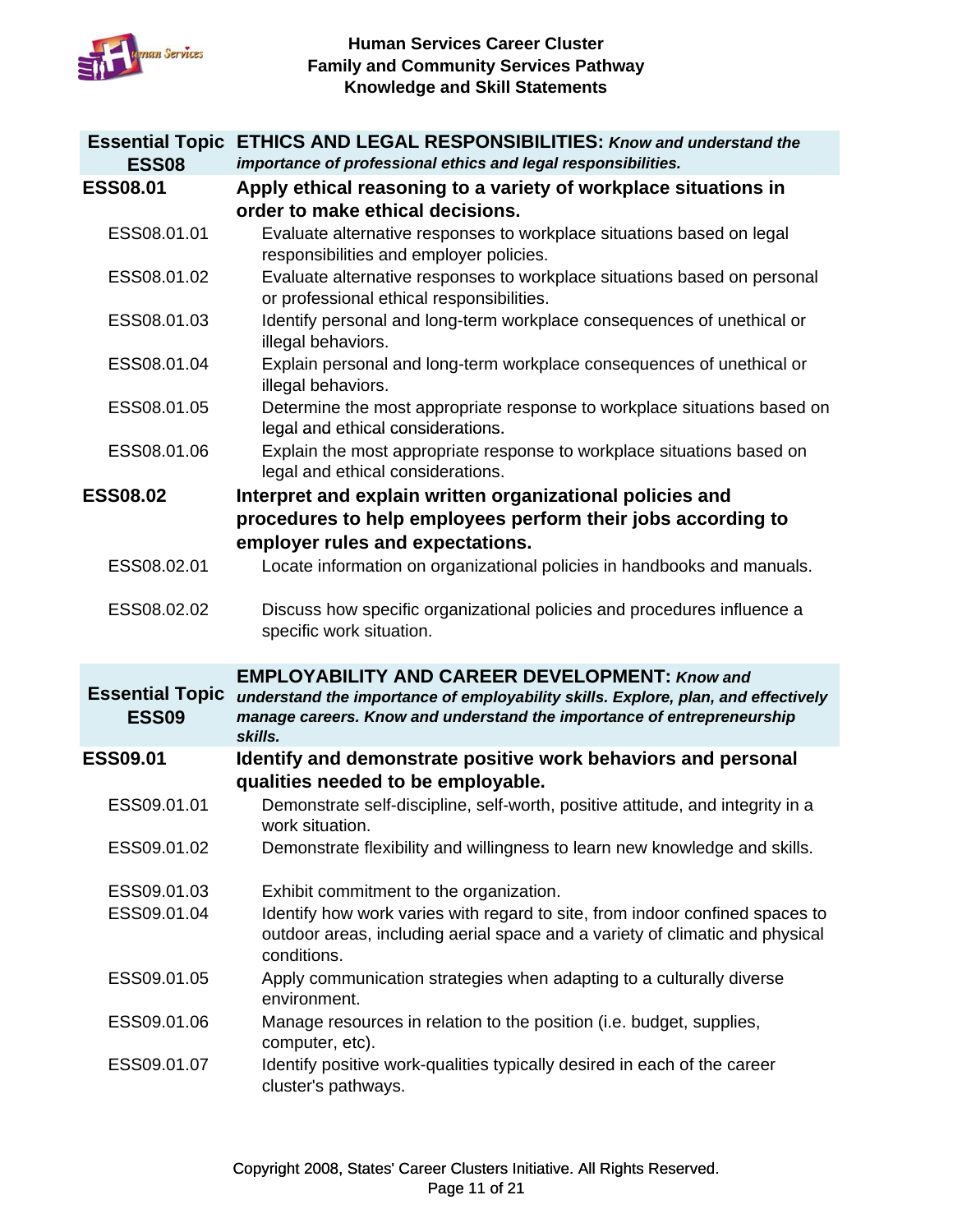

| ESS09.01.08     | Manage work roles and responsibilities to balance them with other life roles<br>and responsibilities.                                    |
|-----------------|------------------------------------------------------------------------------------------------------------------------------------------|
| <b>ESS09.02</b> | Develop a personal career plan to meet career goals and                                                                                  |
|                 | objectives.                                                                                                                              |
| ESS09.02.01     | Develop career goals and objectives as part of a plan for future career<br>direction.                                                    |
| ESS09.02.02     | Develop strategies to reach career objectives.                                                                                           |
| <b>ESS09.03</b> | Demonstrate skills related to seeking and applying for employment                                                                        |
|                 | to find and obtain a desired job.                                                                                                        |
| ESS09.03.01     | Use multiple resources to locate job opportunities.                                                                                      |
| ESS09.03.02     | Prepare a résumé.                                                                                                                        |
| ESS09.03.03     | Prepare a letter of application.                                                                                                         |
| ESS09.03.04     | Complete an employment application.                                                                                                      |
| ESS09.03.05     | Interview for employment.                                                                                                                |
| ESS09.03.06     | List the standards and qualifications that must be met in order to enter a<br>given industry.                                            |
| ESS09.03.07     | Employ critical thinking and decision-making skills to exhibit qualifications to<br>a potential employer.                                |
| <b>ESS09.04</b> | Maintain a career portfolio to document knowledge, skills and                                                                            |
|                 | experience in a career field.                                                                                                            |
| ESS09.04.01     | Select educational and work history highlights to include in a career<br>portfolio.                                                      |
| ESS09.04.02     | Produce a record of work experiences, licenses, certifications and products.                                                             |
| ESS09.04.03     | Organize electronic or physical portfolio for use in demonstrating<br>knowledge, skills and experiences.                                 |
| <b>ESS09.05</b> | Demonstrate skills in evaluating and comparing employment<br>opportunities in order to accept employment positions that match            |
|                 | career goals.                                                                                                                            |
| ESS09.05.01     | Compare employment opportunities to individual needs and career plan<br>objectives.                                                      |
| ESS09.05.02     | Evaluate employment opportunities based upon individual needs and<br>career plan objectives.                                             |
| ESS09.05.03     | Demonstrate appropriate methods for accepting or rejecting employment<br>offers.                                                         |
| <b>ESS09.06</b> | Identify and exhibit traits for retaining employment to maintain                                                                         |
|                 | employment once secured.                                                                                                                 |
| ESS09.06.01     | Model behaviors that demonstrate reliability and dependability.                                                                          |
| ESS09.06.02     | Maintain appropriate dress and behavior for the job to contribute to a safe<br>and effective workplace/jobsite.                          |
| ESS09.06.03     | Complete required employment forms and documentation such as I-9 form,<br>work visa, W-4 and licensures to meet employment requirements. |
| ESS09.06.04     | Summarize key activities necessary to retain a job in the industry.                                                                      |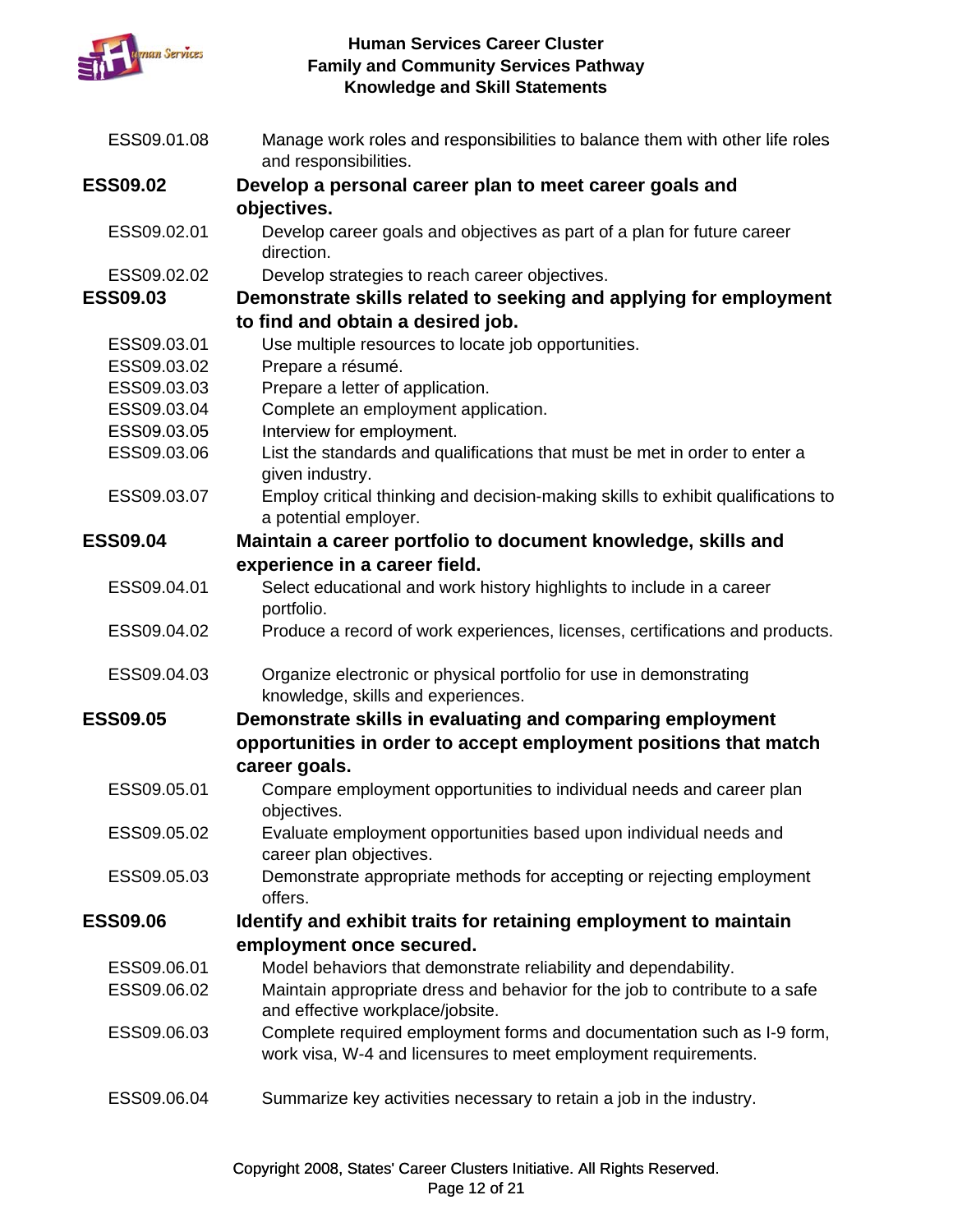

| ESS09.06.05     | Identify positive work behaviors and personal qualities necessary to retain<br>employment.                                                                                                                          |
|-----------------|---------------------------------------------------------------------------------------------------------------------------------------------------------------------------------------------------------------------|
| <b>ESS09.07</b> | Identify and explore career opportunities in one or more career                                                                                                                                                     |
|                 | pathways to build an understanding of the opportunities available                                                                                                                                                   |
|                 | in the cluster.                                                                                                                                                                                                     |
| ESS09.07.01     | Locate and identify career opportunities that appeal to personal career<br>goals.                                                                                                                                   |
| ESS09.07.02     | Match personal interest and aptitudes to selected careers.                                                                                                                                                          |
| <b>ESS09.08</b> | Recognize and act upon requirements for career advancement to                                                                                                                                                       |
|                 | plan for continuing education and training.                                                                                                                                                                         |
| ESS09.08.01     | Identify opportunities for career advancement.                                                                                                                                                                      |
| ESS09.08.02     | Pursue education and training opportunities to acquire skills necessary for                                                                                                                                         |
|                 | career advancement.                                                                                                                                                                                                 |
| ESS09.08.03     | Examine the organization and structure of various segments of the industry                                                                                                                                          |
|                 | to prepare for career advancement.                                                                                                                                                                                  |
| ESS09.08.04     | Research local and regional labor (workforce) market and job growth<br>information to project potential for advancement.                                                                                            |
| ESS09.08.05     | Manage employment relations to make career advancements.                                                                                                                                                            |
| <b>ESS09.09</b> | Continue professional development to keep current on relevant                                                                                                                                                       |
|                 | trends and information within the industry.                                                                                                                                                                         |
| ESS09.09.01     | Use self assessment, organizational priorities, journals, Internet sites,<br>professional associations, peers and other resources to develop goals that<br>address training, education and self-improvement issues. |
| ESS09.09.02     | Read trade magazines and journals, manufacturers' catalogues, industry<br>publications and Internet sites to keep current on industry trends.                                                                       |
| ESS09.09.03     | Participate in relevant conferences, workshops, mentoring activities and in-<br>service training to stay current with recent changes in the field.                                                                  |
| <b>ESS09.10</b> | Examine licensing, certification and credentialing requirements at                                                                                                                                                  |
|                 | the national, state and local levels to maintain compliance with                                                                                                                                                    |
|                 | industry requirements.                                                                                                                                                                                              |
| ESS09.10.01     | Examine continuing education requirements related to licensing,                                                                                                                                                     |
|                 | certification, and credentialing requirements at the local, state and national<br>levels for chosen occupation.                                                                                                     |
| ESS09.10.02     | Examine the procedures and paperwork involved in maintaining and<br>updating licensure, certification and credentials for chosen occupation.                                                                        |
| ESS09.10.03     | Align ongoing licensing, certification and credentialing requirements to<br>career plans and goals.                                                                                                                 |
| <b>ESS09.11</b> | Examine employment opportunities in entrepreneurship to                                                                                                                                                             |
|                 | consider entrepreneurship as an option for career planning.                                                                                                                                                         |
| ESS09.11.01     | Describe the opportunities for entrepreneurship in a given industry.                                                                                                                                                |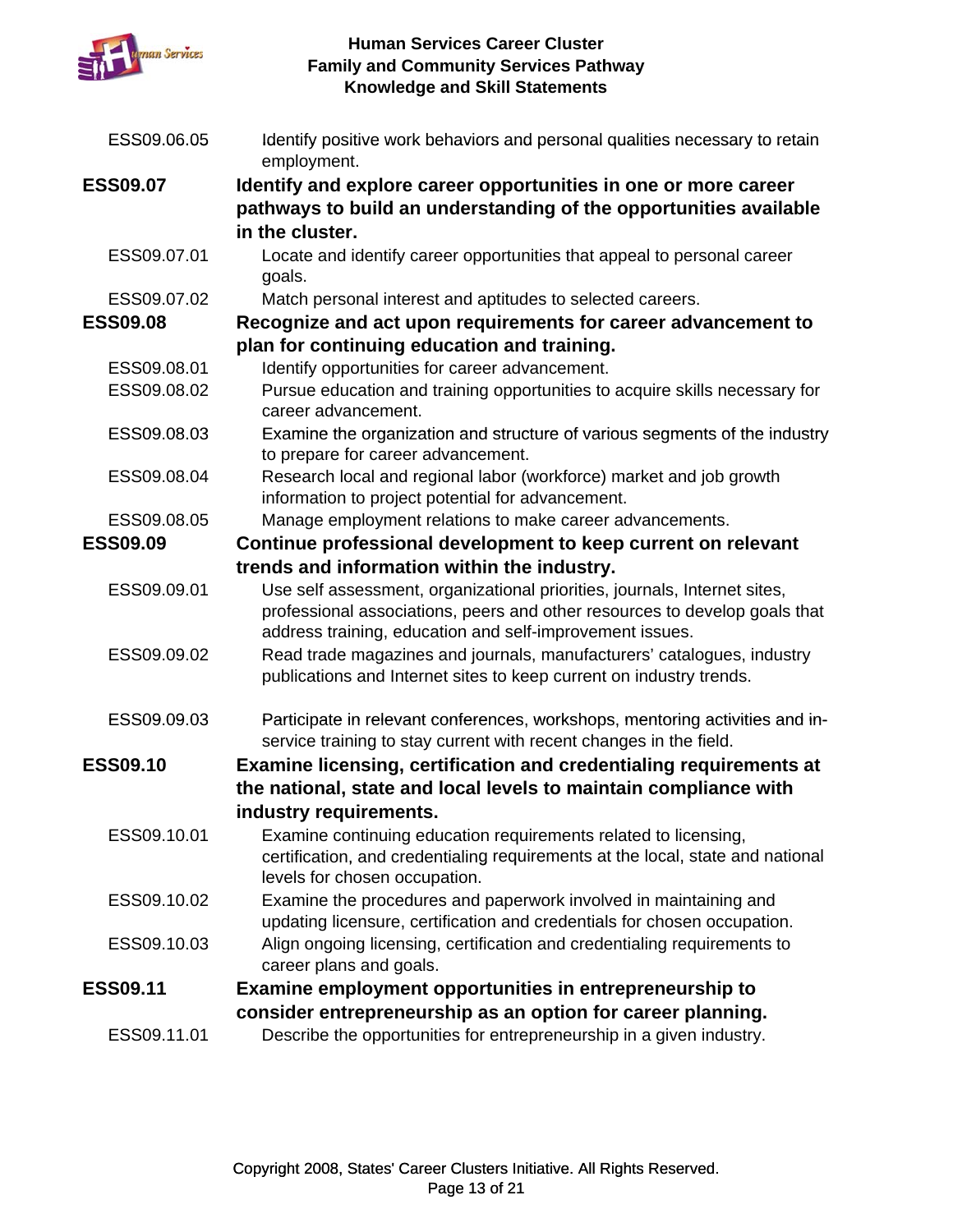

| <b>Essential Topic</b><br><b>ESS10</b> | <b>TECHNICAL SKILLS: Use of technical knowledge and skills required to</b><br>pursue careers in all career cluster, including knowledge of design, operation,<br>and maintenance of technological systems critical to the career cluster. |
|----------------------------------------|-------------------------------------------------------------------------------------------------------------------------------------------------------------------------------------------------------------------------------------------|
| <b>ESS10.01</b>                        | Employ information management techniques and strategies in the                                                                                                                                                                            |
|                                        | workplace to assist in decision-making.                                                                                                                                                                                                   |
| ESS10.01.01                            | Use information literacy skills when accessing, evaluating and<br>disseminating information.                                                                                                                                              |
| ESS10.01.02                            | Describe the nature and scope of information management.                                                                                                                                                                                  |
| ESS10.01.03                            | Maintain records to facilitate ongoing business operations.                                                                                                                                                                               |
| <b>ESS10.02</b>                        | Employ planning and time management skills and tools to enhance                                                                                                                                                                           |
|                                        | results and complete work tasks.                                                                                                                                                                                                          |
| ESS10.02.01                            | Develop goals and objectives.                                                                                                                                                                                                             |
| ESS10.02.02                            | Prioritize tasks to be completed.                                                                                                                                                                                                         |
| ESS10.02.03                            | Develop timelines using time management knowledge and skills.                                                                                                                                                                             |
| ESS10.02.04                            | Use project-management skills to improve workflow and minimize costs.                                                                                                                                                                     |
|                                        |                                                                                                                                                                                                                                           |

# **C. CLUSTER (FOUNDATION) KNOWLEDGE AND SKILLS**

The following Cluster (Foundation) Knowledge and Skill statements apply to all careers in the Human Services Cluster. Persons preparing for careers in the Human Services Cluster should be able to demonstrate these skills in addition to those found on the Essential Knowledge and Skills Chart.



| <b>Cluster Topic</b><br>HMC01 | <b>ACADEMIC FOUNDATIONS: Achieve additional academic knowledge and</b><br>skills required to pursue the full range of career and postsecondary education<br>opportunities within a career cluster.                |
|-------------------------------|-------------------------------------------------------------------------------------------------------------------------------------------------------------------------------------------------------------------|
|                               | No additional statements in this topic beyond those found in the Essential Knowledge and Skills<br>Chart.                                                                                                         |
| <b>Cluster Topic</b><br>HMC02 | <b>COMMUNICATIONS: Use oral and written communication skills in creating,</b><br>expressing and interpreting information and ideas including technical<br>terminology and information.                            |
|                               | No additional statements in this topic beyond those found in the Essential Knowledge and Skills<br>Chart.                                                                                                         |
| <b>Cluster Topic</b><br>HMC03 | <b>PROBLEM-SOLVING AND CRITICAL THINKING: Solve problems using</b><br>critical thinking skills (analyze, synthesize, and evaluate) independently and in<br>teams. Solve problems using creativity and innovation. |
|                               |                                                                                                                                                                                                                   |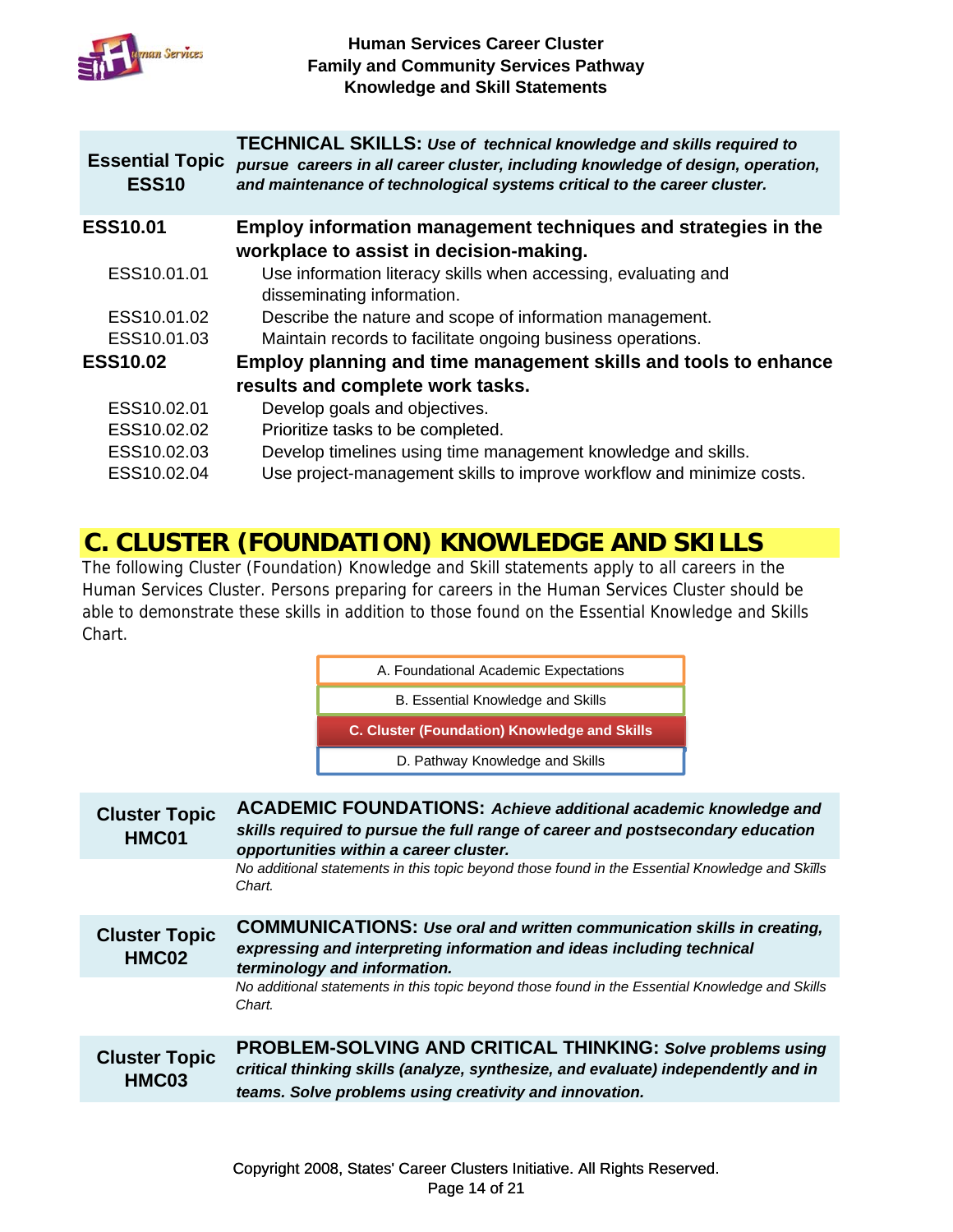

No additional statements in this topic beyond those found in the Essential Knowledge and Skills *Chart.*

| <b>Cluster Topic</b><br>HMC04                            | <b>INFORMATION TECHNOLOGY APPLICATIONS: Use information</b><br>technology tools specific to the career cluster to access, manage, integrate, and<br>create information.                                                                                                                                                                                                                                                                               |
|----------------------------------------------------------|-------------------------------------------------------------------------------------------------------------------------------------------------------------------------------------------------------------------------------------------------------------------------------------------------------------------------------------------------------------------------------------------------------------------------------------------------------|
|                                                          | No additional statements in this topic beyond those found in the Essential Knowledge and Skills<br>Chart.                                                                                                                                                                                                                                                                                                                                             |
| <b>Cluster Topic</b><br><b>HMC05</b>                     | <b>SYSTEMS: Understand roles within teams, work units, departments,</b><br>organizations, inter-organizational systems, and the larger environment.<br>Identify how key organizational systems affect organizational performance and<br>the quality of products and services. Understand global context of industries<br>and careers.                                                                                                                 |
| <b>HMC05.01</b>                                          | Apply principles of planning, design, development, and evaluation<br>when creating professional programs to accomplish long-range<br>goals.                                                                                                                                                                                                                                                                                                           |
| HMC05.01.01                                              | Design programs or activities to meet specific organizational and<br>professional development needs.                                                                                                                                                                                                                                                                                                                                                  |
| Sample Indicators                                        | Document that programs and activities effectively address needs.                                                                                                                                                                                                                                                                                                                                                                                      |
| <b>HMC05.02</b>                                          | Select and employ available human resources to accomplish team<br>objectives in the human services setting.                                                                                                                                                                                                                                                                                                                                           |
| HMC05.02.01                                              | Accomplish team objectives using available human resources.                                                                                                                                                                                                                                                                                                                                                                                           |
| Sample Indicators                                        | Document that team objectives have been met.                                                                                                                                                                                                                                                                                                                                                                                                          |
|                                                          | Provide professional development opportunities for improvement.                                                                                                                                                                                                                                                                                                                                                                                       |
|                                                          | SAFETY, HEALTH AND ENVIRONMENTAL: Understand the importance                                                                                                                                                                                                                                                                                                                                                                                           |
| <b>Cluster Topic</b><br><b>HMC06</b>                     | of health, safety, and environmental management systems in organizations and<br>their importance to organizational performance and regulatory compliance.<br>Follow organizational policies and procedures and contribute to continuous<br>improvement in performance and compliance.                                                                                                                                                                 |
| <b>HMC06.01</b>                                          | Describe, assess, and demonstrate rules and laws which should be                                                                                                                                                                                                                                                                                                                                                                                      |
|                                                          | followed in a human services setting to promote occupational                                                                                                                                                                                                                                                                                                                                                                                          |
| HMC06.01.01                                              | safety and health.<br>Demonstrate knowledge of rules and laws designed to promote safety and<br>health and their rationale.                                                                                                                                                                                                                                                                                                                           |
| Sample Indicators                                        | Identify key rights of employees related to occupational safety and health.                                                                                                                                                                                                                                                                                                                                                                           |
| HMC06.01.02<br>HMC06.01.03<br>HMC06.01.04<br>HMC06.01.05 | Identify the responsibilities of employers related to occupational safety and health.<br>Explain the role of government agencies in providing a safe workplace.<br>Demonstrate methods to correct common hazards.<br>Demonstrate personal and group health and safety practices.<br>Implement procedures to protect the health and safety of all individuals.<br>Manage the physical and social environment to reduce conflict and promote<br>safety. |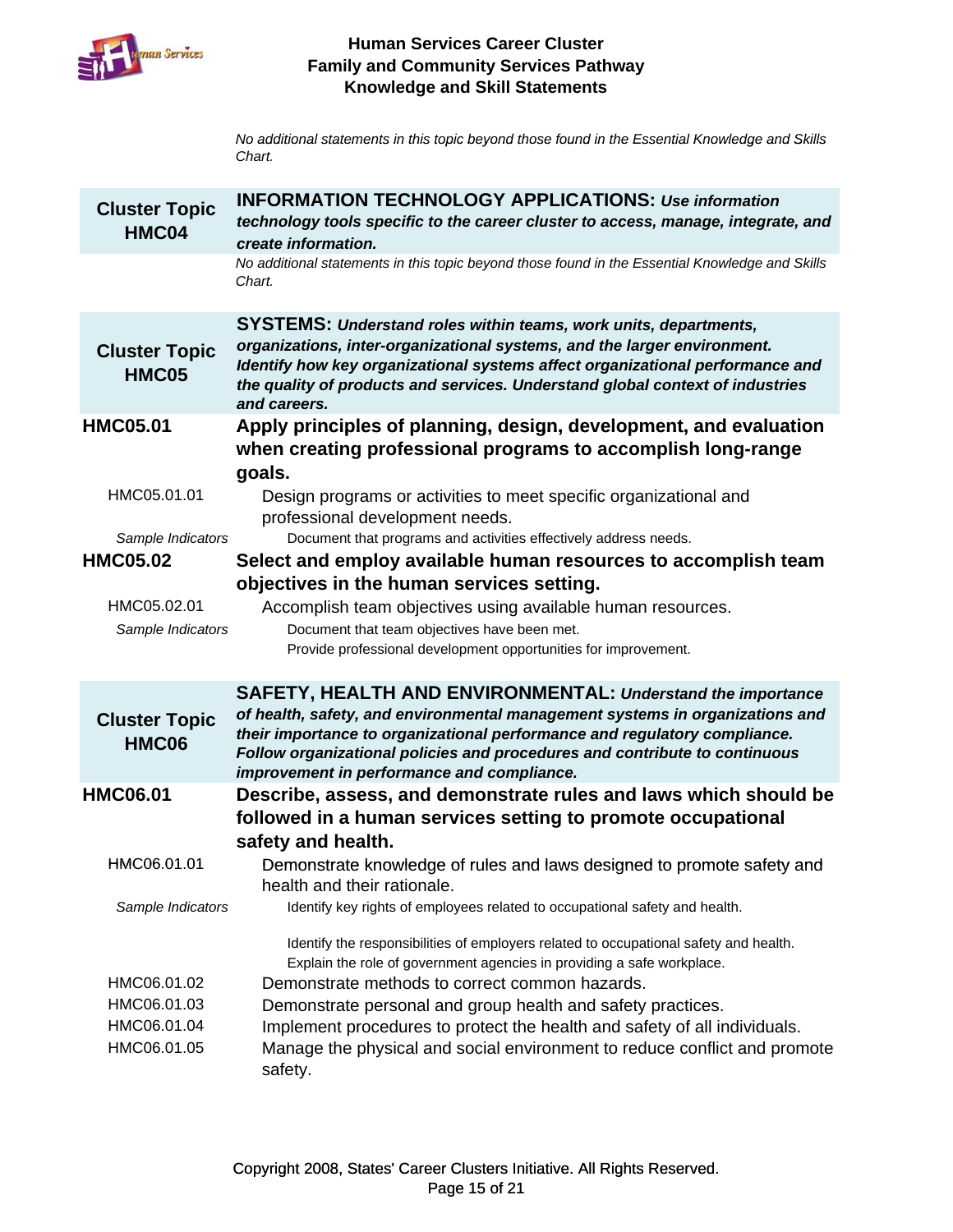

| HMC06.01.06                                                                         | Follow regulations and organizational policies and procedures to assure a<br>safe and healthy environment.                                                                                                                                                                                                                                                                                                 |
|-------------------------------------------------------------------------------------|------------------------------------------------------------------------------------------------------------------------------------------------------------------------------------------------------------------------------------------------------------------------------------------------------------------------------------------------------------------------------------------------------------|
| <b>Cluster Topic</b><br>HMC07                                                       | <b>LEADERSHIP AND TEAMWORK: Use leadership and teamwork skills in</b><br>collaborating with others to accomplish organizational goals and objectives.                                                                                                                                                                                                                                                      |
| <b>HMC07.01</b>                                                                     | Model behaviors that demonstrate support for the organization's<br>mission and ensure quality service in order to provide quality<br>human services to clients.                                                                                                                                                                                                                                            |
| HMC07.01.01<br>Sample Indicators<br>HMC07.01.02<br>Sample Indicators<br>HMC07.01.03 | Develop organizational priorities that reflect the organization's mission.<br>Assist in setting organizational priorities to ensure quality.<br>Establish working relationships with all levels of personnel.<br>Use interpersonal skills to build effective working relationships.<br>Develop culturally competent practices that are sensitive to cultural,<br>religious, disability, and gender issues. |
| Sample Indicators<br>HMC07.01.04                                                    | Set up and/or participate in workshops relating to cultural, religious, disability, and<br>gender issues specific to human services careers.<br>Develop service guidelines with other co-workers.<br>Maintain working relationships with all levels of personnel.                                                                                                                                          |
|                                                                                     |                                                                                                                                                                                                                                                                                                                                                                                                            |
| <b>Cluster Topic</b><br>HMC08                                                       | <b>ETHICS AND LEGAL RESPONSIBILITIES: Know and understand the</b><br>importance of professional ethics and legal responsibilities.                                                                                                                                                                                                                                                                         |
| <b>HMC08.01</b>                                                                     | Model ethical and legal conduct while working in the human                                                                                                                                                                                                                                                                                                                                                 |
|                                                                                     |                                                                                                                                                                                                                                                                                                                                                                                                            |
| HMC08.01.01<br>Sample Indicators<br>HMC08.01.02<br>Sample Indicators<br>HMC08.01.03 | services industry.<br>Comply with legal requirements to assure appropriate conduct.<br>Assess and document legal compliance.<br>Adhere to recognized ethical standards to inspire confidence.<br>Assess and document adherence to ethical standards.<br>Maintain compliance by seeking ethical and legal guidance from<br>appropriate sources.                                                             |
| Sample Indicators<br><b>HMC08.02</b>                                                | Document, review, and resolve ethical and legal conflicts.<br>Demonstrate actions that comply with legal requirements for<br>personal liability to guide personal conduct in the human services<br>setting.                                                                                                                                                                                                |
| HMC08.02.01<br>Sample Indicators                                                    | Prevent personal liability by following legal requirements.<br>Assess adherence to appropriate personal liability requirements.                                                                                                                                                                                                                                                                            |
| <b>Cluster Topic</b><br>HMC09                                                       | <b>EMPLOYABILITY AND CAREER DEVELOPMENT: Know and</b><br>understand the importance of employability skills. Explore, plan, and effectively<br>manage careers. Know and understand the importance of entrepreneurship<br>skills.                                                                                                                                                                            |
| <b>HMC09.01</b>                                                                     | Explain written organizational policies, rules and procedures to<br>help employees perform their jobs.                                                                                                                                                                                                                                                                                                     |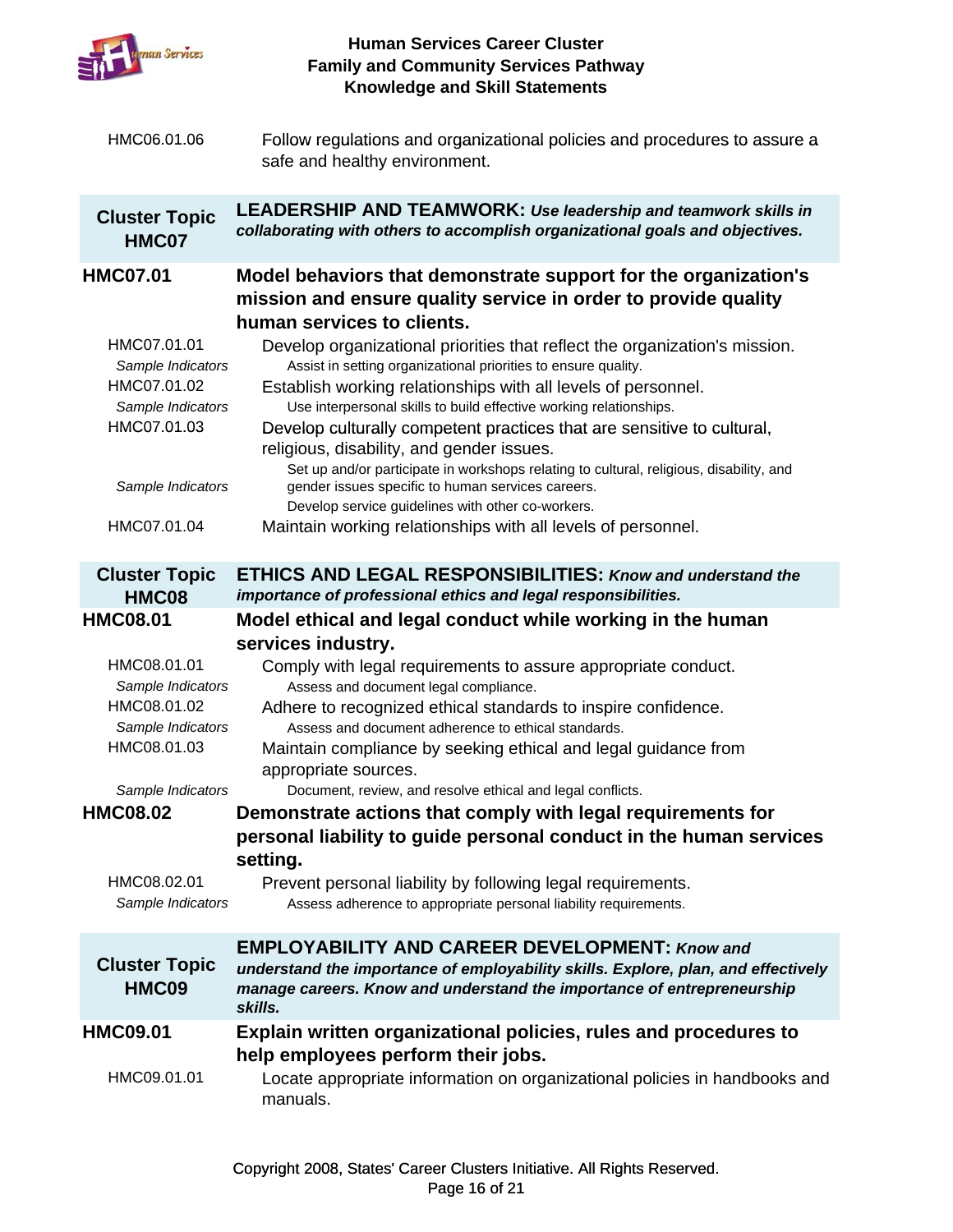

| Sample Indicators<br>HMC09.01.02<br>Sample Indicators | Identify the contents of various organizational publications.<br>Select the appropriate document(s) as reference for the situation.<br>Discuss how specific organizational policies and rules influence a specific<br>work situation.<br>Locate and identify specific organizational policy, rule or procedure to assist with a given<br>situation.<br>Explain specific organizational policy, rule or procedure to improve a given situation. |
|-------------------------------------------------------|------------------------------------------------------------------------------------------------------------------------------------------------------------------------------------------------------------------------------------------------------------------------------------------------------------------------------------------------------------------------------------------------------------------------------------------------|
| <b>Cluster Topic</b><br><b>HMC10</b>                  | <b>TECHNICAL SKILLS:</b> Use the technical knowledge and skills required to<br>pursue the targeted careers for all pathways in the career cluster, including<br>knowledge of design, operation, and maintenance of technological systems<br>critical to the career cluster.                                                                                                                                                                    |
| <b>HMC10.01</b>                                       | Describe and apply technical knowledge and skills required to be                                                                                                                                                                                                                                                                                                                                                                               |
|                                                       | successful in careers in the human services area.                                                                                                                                                                                                                                                                                                                                                                                              |
| HMC10.01.01                                           | Practice skills in a chosen career path to gain familiarity with technical<br>processes.                                                                                                                                                                                                                                                                                                                                                       |
| Sample Indicators                                     | Maintain successful employment.<br>Establish an entrepreneurial enterprise.                                                                                                                                                                                                                                                                                                                                                                    |
| HMC10.02                                              | Select and use cost effective resources to assist with planning the                                                                                                                                                                                                                                                                                                                                                                            |
|                                                       | delivery of human services.                                                                                                                                                                                                                                                                                                                                                                                                                    |
| HMC10.02.01                                           | Practice skills in a chosen career path to gain familiarity with technical<br>processes.                                                                                                                                                                                                                                                                                                                                                       |
| Sample Indicators                                     | Appropriately use resources.                                                                                                                                                                                                                                                                                                                                                                                                                   |
| HMC10.03                                              | Describe and apply human development principles to enhance the<br>well being of individuals served by the human services industry.                                                                                                                                                                                                                                                                                                             |
| HMC10.03.01                                           | Demonstrate services that align with human development principles.                                                                                                                                                                                                                                                                                                                                                                             |
| Sample Indicators                                     | Assess and document the satisfaction of clients/customers/participants with services<br>provided.                                                                                                                                                                                                                                                                                                                                              |

# **D. PATHWAY KNOWLEDGE AND SKILLS**

The following knowledge and skill statements apply to all careers in the Family and Community Services Pathway. The statements are organized within ten topics.

| A. Foundational Academic Expectations        |  |
|----------------------------------------------|--|
| B. Essential Knowledge and Skills            |  |
| C. Cluster (Foundation) Knowledge and Skills |  |
| D. Pathway Knowledge and Skills              |  |

# **Pathway Topic HMPC01 ACADEMIC FOUNDATIONS**

**HMPC01.01 Obtain degree, certification, diploma or credential required for Family and Community Services in order to demonstrate basic requirements for careers in this pathway.**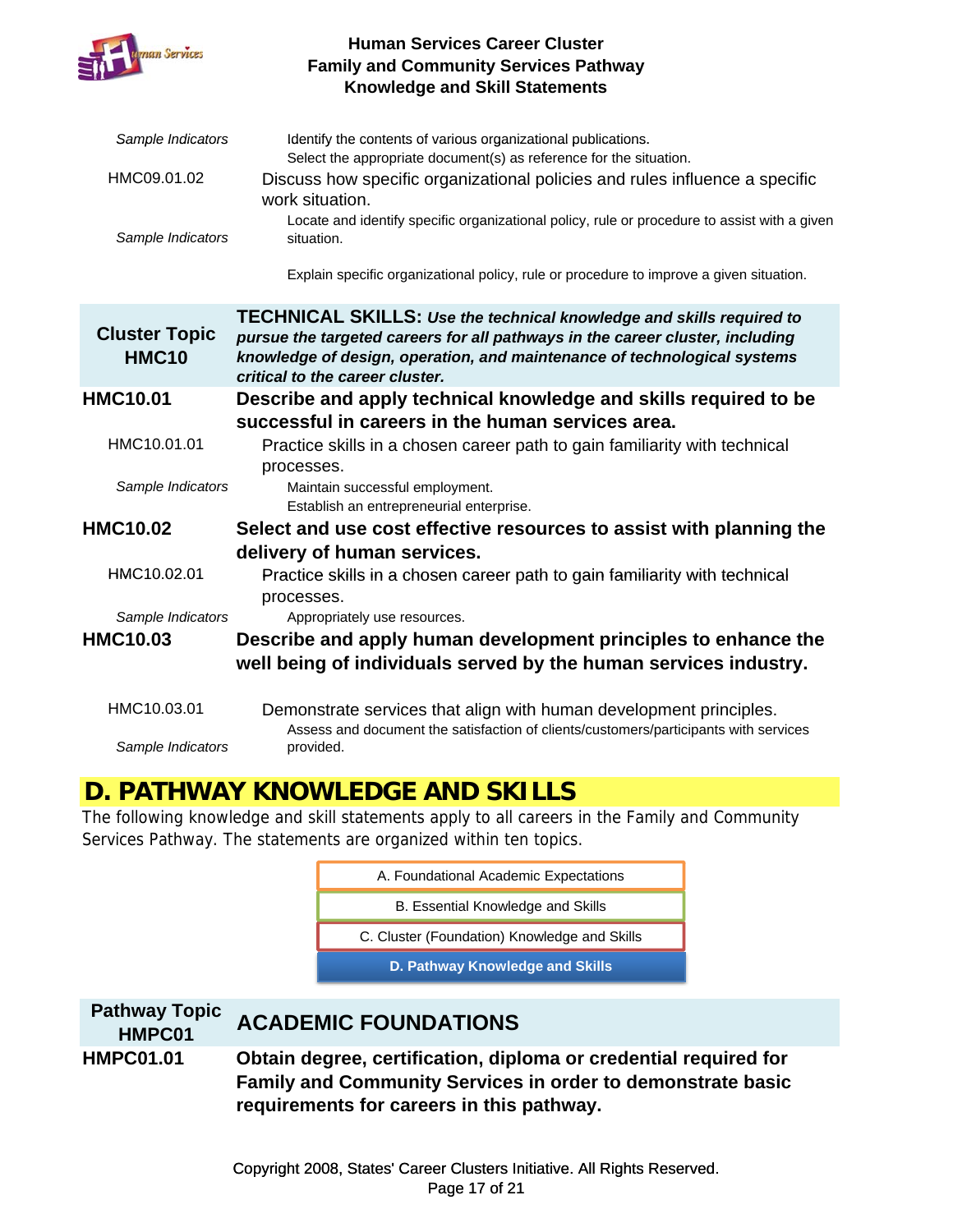

| HMPC01.01.01                   | Satisfy all licensure/certification and required training for specific job.                                                                                                                    |
|--------------------------------|------------------------------------------------------------------------------------------------------------------------------------------------------------------------------------------------|
| Sample Indicators              | Show credential, certificate, license, degree, diploma, etc. to appropriate employers.<br>Maintain employment in good standing.                                                                |
| <b>HMPC01.02</b>               | Identify and articulate the individual, social, historical, economic,                                                                                                                          |
|                                | and cultural context to increase awareness of family and                                                                                                                                       |
|                                | community services.                                                                                                                                                                            |
| HMPC01.02.01                   | Select knowledge and theories to address specific populations and specific<br>circumstances.                                                                                                   |
| Sample Indicators              | Study supervisor observations indicating increasing mastery in individual selected areas<br>of interest.                                                                                       |
|                                | Complete self-assessment of needs and mastery.<br>Complete additional courses.                                                                                                                 |
| HMPC01.02.02                   | Employ knowledge and theories to address specific population needs and<br>circumstances.                                                                                                       |
| <b>Pathway Topic</b><br>HMPC02 | <b>COMMUNICATIONS</b>                                                                                                                                                                          |
| <b>HMPC02.01</b>               | Evaluate and identify a range of effective communication strategies<br>and skills necessary to establish a collaborative relationship with<br>others in family and community service settings. |
| HMPC02.01.01                   | Build rapport using effective, sensitive communication within a range of<br>communication styles.                                                                                              |
| Sample Indicators              | Use active listening skills as indicated by self-assessment and supervisor assessment.                                                                                                         |
| HMPC02.01.02                   | Formulate feedback with sensitivity to a person's cultural background and<br>personal experiences.                                                                                             |
| Sample Indicators              | Give, receive and act upon feedback promptly and with sensitivity.                                                                                                                             |

#### **Pathway Topic HMPC03 PROBLEM-SOLVING AND CRITICAL THINKING**

**HMPC03.01 Recognize concerns and assist individuals to make informed decisions.** HMPC03.01.01 Create solutions for clients using information about individual preferences and strengths. *Sample Indicators* Accurately identify concerns. Collect client history to monitor patterns of behavior. Identify individual problems and analyze sources of difficulties to create solutions. Lead client to use problem-solving skills for finding solutions. Enable client to identify resources, and to expand number of resources, if needed. Collaborate with client to prioritize problems and follow through with solutions. Mentor client and role model effective problem-solving skills to enhance client participation. Connect client with additional resources to serve needs.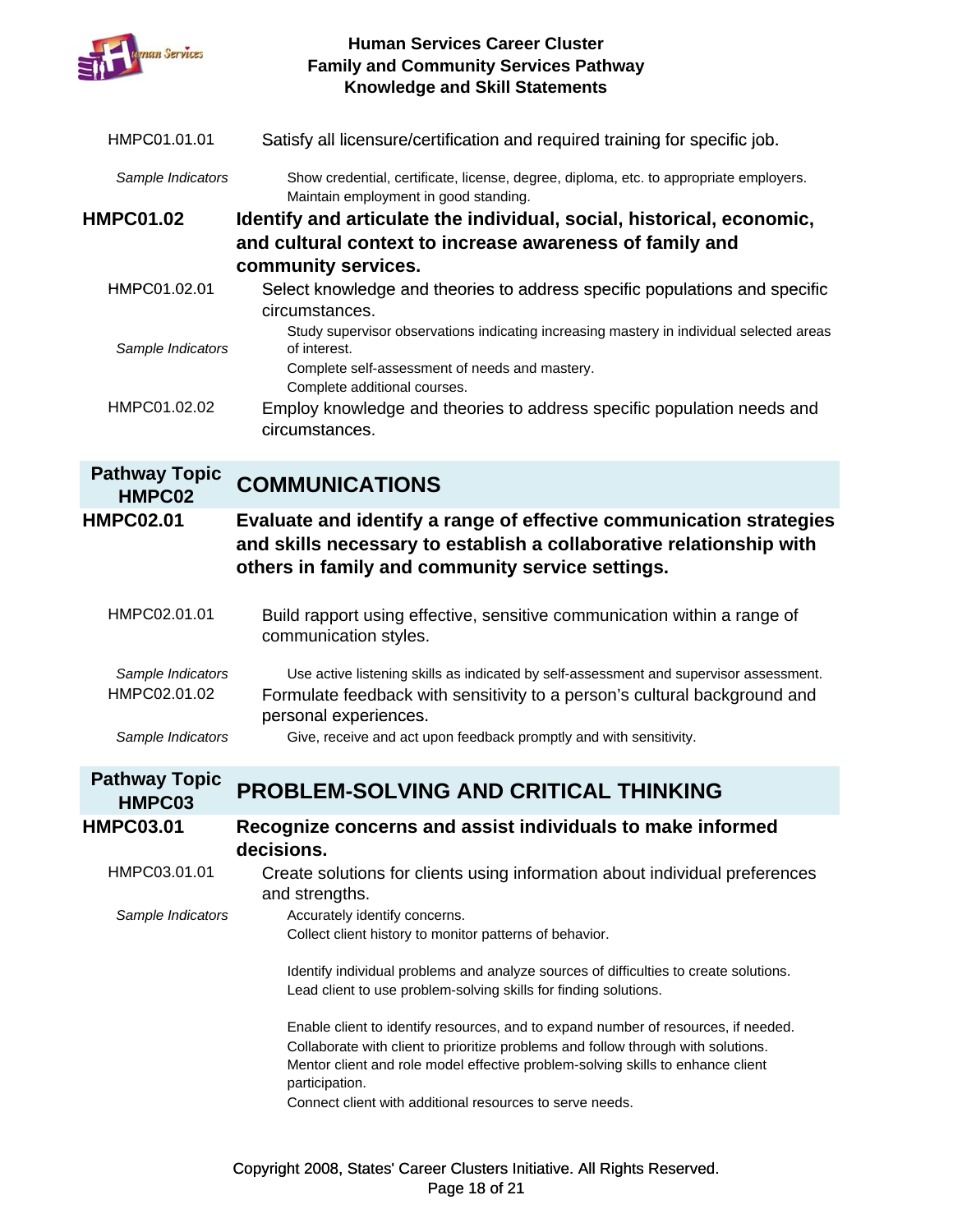

| <b>HMPC03.02</b><br>HMPC03.02.01                                                            | Identify community, state or national resources to provide expanded care opportunities.<br>Work with client to plan use of resources for transportation, application interviews and<br>appointments.<br>Provide referral information for other resources.<br>Evaluate alternatives chosen by individuals.<br>Evaluate effectiveness of solutions vs. prior help.<br>Recognize and implement various treatment plans to adjust to<br>family and community client needs.<br>Summarize a treatment plan based upon a synthesis of information about |
|---------------------------------------------------------------------------------------------|--------------------------------------------------------------------------------------------------------------------------------------------------------------------------------------------------------------------------------------------------------------------------------------------------------------------------------------------------------------------------------------------------------------------------------------------------------------------------------------------------------------------------------------------------|
| Sample Indicators<br>HMPC03.02.02                                                           | individual needs.<br>Evaluate individual progress.<br>Implement a treatment plan based upon a synthesis of information about<br>individual needs.                                                                                                                                                                                                                                                                                                                                                                                                |
| <b>Pathway Topic</b><br>HMPC04                                                              | <b>INFORMATION TECHNOLOGY APPLICATIONS</b>                                                                                                                                                                                                                                                                                                                                                                                                                                                                                                       |
|                                                                                             | No additional statements in the topic beyond those found in the Cluster or<br><b>Essential Knowledge and Skills Charts.</b>                                                                                                                                                                                                                                                                                                                                                                                                                      |
| <b>Pathway Topic</b><br>HMPC05                                                              | <b>SYSTEMS</b>                                                                                                                                                                                                                                                                                                                                                                                                                                                                                                                                   |
| <b>HMPC05.01</b><br>HMPC05.01.01                                                            | Locate, select, and use community resources to demonstrate<br>awareness of assistance available to help with family and<br>community services issues.<br>Research to find agencies, organizations, and churches offering services.                                                                                                                                                                                                                                                                                                               |
| Sample Indicators<br>HMPC05.01.02<br>Sample Indicators<br>HMPC05.01.03<br>Sample Indicators | Keep a portfolio of available community resources, such as transportation, social<br>services, support groups, and advocacy groups.<br>Conduct a visit to a community resource site to become familiar with<br>resources.<br>Keep names and phone numbers of contacts at each service.<br>Update information as needed to keep up with innovations.<br>Update and access services suitable and available for client.                                                                                                                             |
| <b>HMPC05.02</b>                                                                            | Research and use state and local social service providers to                                                                                                                                                                                                                                                                                                                                                                                                                                                                                     |
|                                                                                             | expand the base of resources available to assist family and                                                                                                                                                                                                                                                                                                                                                                                                                                                                                      |
|                                                                                             | community service clients.                                                                                                                                                                                                                                                                                                                                                                                                                                                                                                                       |
| HMPC05.02.01<br>Sample Indicators<br>HMPC05.02.02                                           | Evaluate state and local social services providers.<br>Use proper referral procedure for each service.<br>Align services offered by state and local social service agencies with client<br>needs.                                                                                                                                                                                                                                                                                                                                                |
| <b>HMPC05.03</b>                                                                            | Communicate with client's family system to benefit the client.                                                                                                                                                                                                                                                                                                                                                                                                                                                                                   |
| HMPC05.03.01<br>Sample Indicators<br>HMPC05.03.02                                           | Collaborate professionally with family members.<br>Document formal and informal meetings with family members.<br>Follow policies and procedures to assure compliance with local, state and<br>national regulations.                                                                                                                                                                                                                                                                                                                              |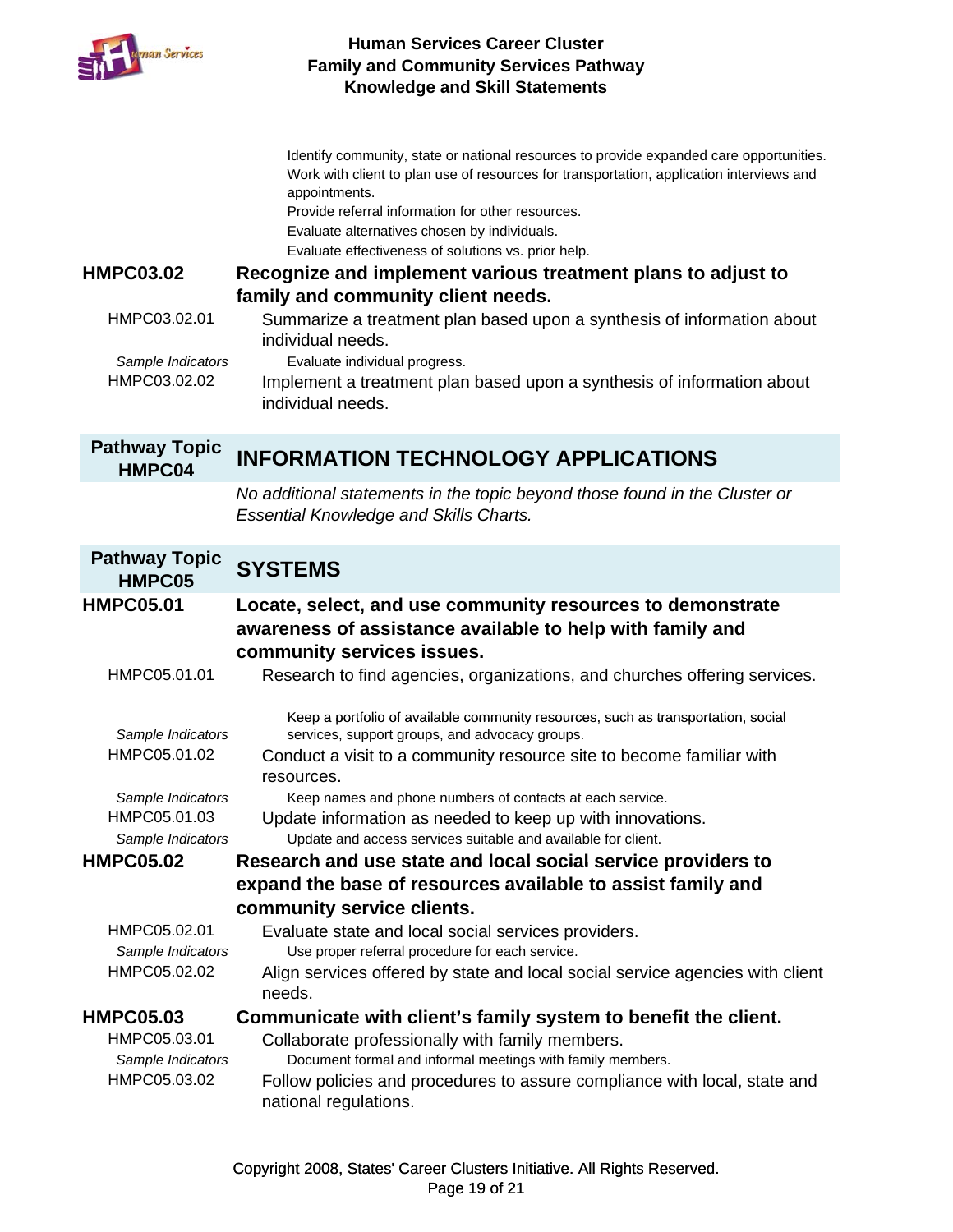

**Sample** Indicators

#### **Human Services Career Cluster Family and Community Services Pathway Knowledge and Skill Statements**

*Sample Indicators* Adhere to job description.

| <b>Pathway Topic</b><br>HMPC06 | <b>SAFETY, HEALTH AND ENVIRONMENT</b>                                                                                                                                |
|--------------------------------|----------------------------------------------------------------------------------------------------------------------------------------------------------------------|
| <b>HMPC06.01</b>               | Examine laws governing abuse, neglect and confidentiality and<br>other health and safety situations to establish legal aspect of<br>operation.                       |
| HMPC06.01.01                   | Follow legal and applicable procedures to report concerns of abuse, neglect<br>or exploitation.                                                                      |
| Sample Indicators              | Use and document quality assurance procedures.                                                                                                                       |
| HMPC06.01.02                   | Assure accessibility, security and safety of program environment and<br>transportation to all participants.                                                          |
| Sample Indicators              | Document that the environment meets all applicable licensing and accreditation<br>requirements.<br>Document and report situations to appropriate authorities.        |
|                                |                                                                                                                                                                      |
| <b>HMPC06.02</b>               | <b>Examine crisis prevention, intervention and resolution techniques</b>                                                                                             |
|                                | to formulate emergency plans.                                                                                                                                        |
| HMPC06.02.01                   | Align individuals with prevention, intervention or resolution techniques<br>appropriate for the circumstances.                                                       |
| Sample Indicators              | Formulate appropriate interventions likely to prevent crisis situations.                                                                                             |
| HMPC06.02.02                   | Manage the physical and social environment to reduce conflict and promote<br>safety of participants, workers and others when intervening in emergency<br>situations. |
| Sample Indicators              | Use appropriate techniques to ensure a safe environment.                                                                                                             |
| HMPC06.02.03                   | Recognize when to seek outside assistance to address emergency<br>situations.                                                                                        |
| Sample Indicators              | Resolve a crisis or emergency situation.                                                                                                                             |

# **Pathway Topic**

# **HMPC07 LEADERSHIP AND TEAMWORK**

*No additional statements in the topic beyond those found in the Cluster or Essential Knowledge and Skills Charts.*

| <b>Pathway Topic</b><br>HMPC08    | ETHICS AND LEGAL RESPONSIBILTIES                                                                                                                          |
|-----------------------------------|-----------------------------------------------------------------------------------------------------------------------------------------------------------|
| <b>HMPC08.01</b>                  | Explain and apply the rules of confidentiality in family and<br>community service settings to inspire confidence with clients.                            |
| HMPC08.01.01                      | Maintain client confidentiality while observing ethical and legal<br>responsibilities.                                                                    |
| Sample Indicators                 | Guard client information in conversation.<br>Keep client written information inaccessible from general public.                                            |
| HMPC08.01.02<br>Sample Indicators | Differentiate how to balance reporting requirements with privacy needs.<br>Use strategies for documenting essential information while respecting privacy. |